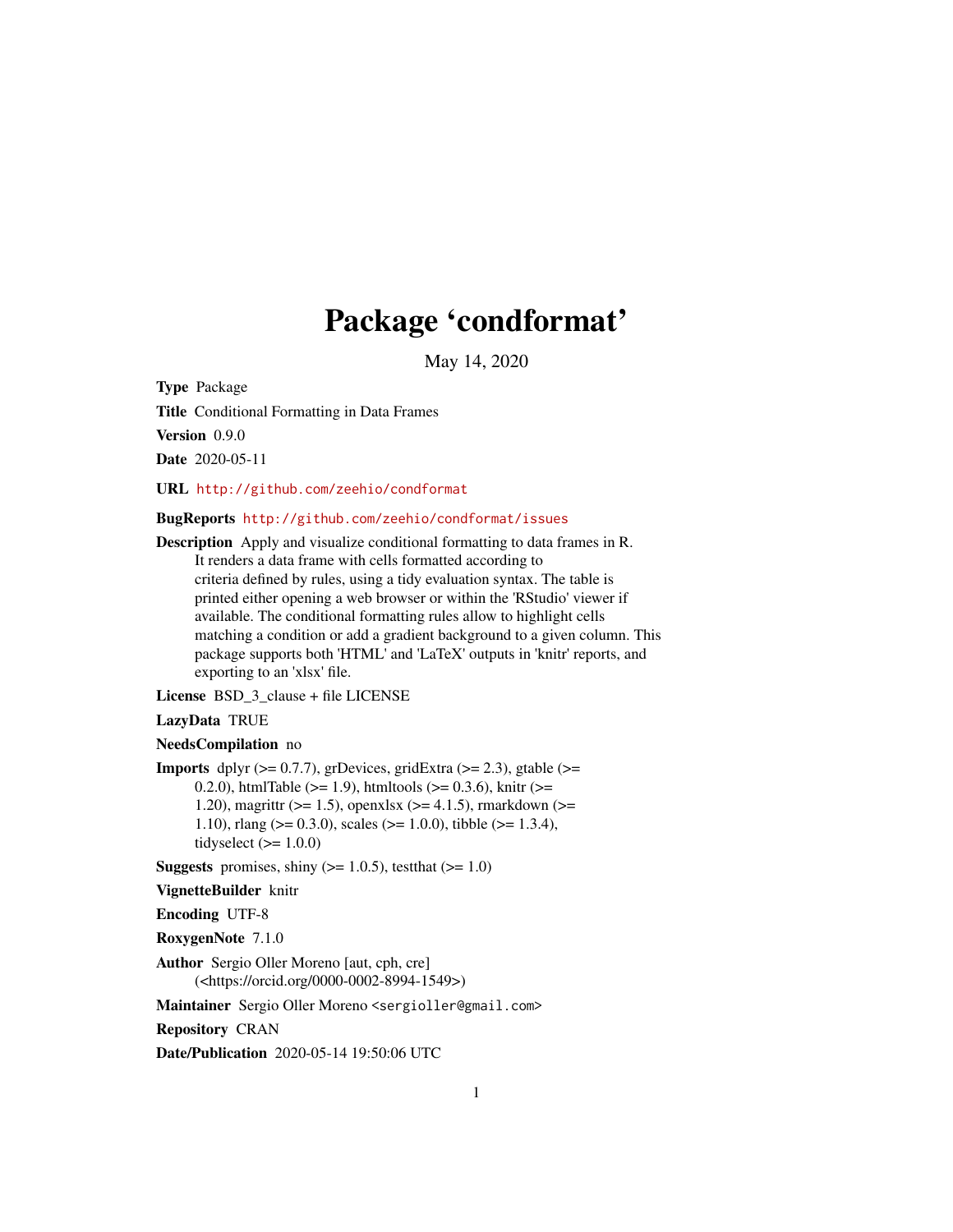## <span id="page-1-0"></span>R topics documented:

|       |                                                                                                                   | $\overline{2}$ |
|-------|-------------------------------------------------------------------------------------------------------------------|----------------|
|       |                                                                                                                   | $\overline{3}$ |
|       |                                                                                                                   | $\overline{4}$ |
|       |                                                                                                                   | $\overline{4}$ |
|       |                                                                                                                   | 5              |
|       |                                                                                                                   | 6              |
|       | $condformat2grob \ldots \ldots \ldots \ldots \ldots \ldots \ldots \ldots \ldots \ldots \ldots \ldots \ldots$      | 6              |
|       |                                                                                                                   | $\tau$         |
|       |                                                                                                                   | 8              |
|       | $condformat2wide \ t \ldots \ldots \ldots \ldots \ldots \ldots \ldots \ldots \ldots \ldots \ldots \ldots$         | 8              |
|       |                                                                                                                   | 9              |
|       | print.condformat tbl $\ldots \ldots \ldots \ldots \ldots \ldots \ldots \ldots \ldots \ldots \ldots \ldots \ldots$ | 9              |
|       |                                                                                                                   | 10             |
|       |                                                                                                                   | <b>11</b>      |
|       |                                                                                                                   |                |
|       |                                                                                                                   |                |
|       |                                                                                                                   |                |
|       |                                                                                                                   |                |
|       |                                                                                                                   |                |
|       |                                                                                                                   |                |
|       |                                                                                                                   |                |
|       |                                                                                                                   |                |
|       |                                                                                                                   |                |
|       |                                                                                                                   |                |
|       |                                                                                                                   |                |
|       |                                                                                                                   |                |
| Index |                                                                                                                   | 25             |

cf\_field\_to\_css *How to export a cf\_field to CSS*

### Description

This method is exported so package users can generate their own rules

#### Usage

cf\_field\_to\_css(cf\_field, xview, css\_fields, unlocked)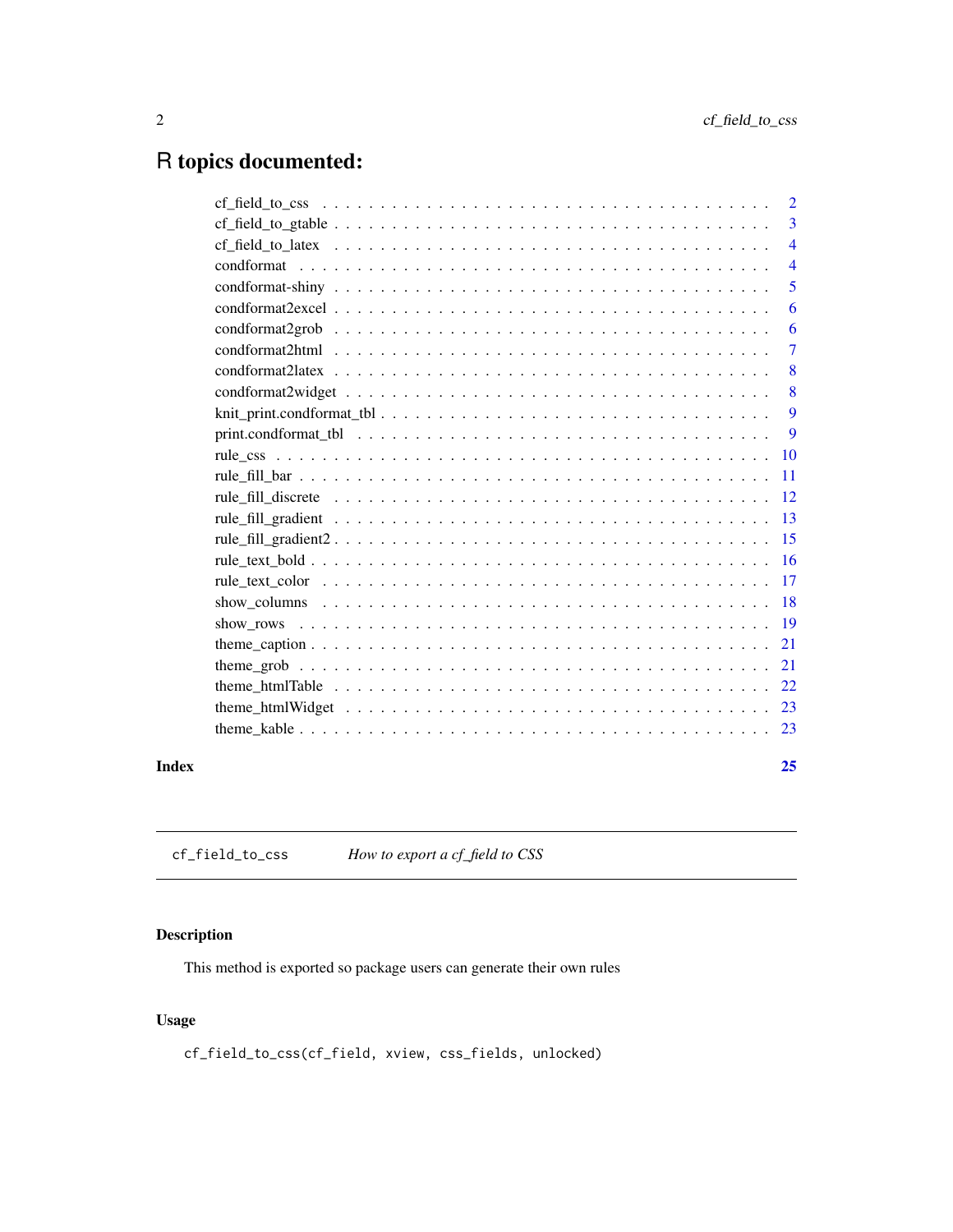#### <span id="page-2-0"></span>Arguments

| cf_field   | A cf field object. This is like a rule, but with the computed colour values. It<br>usually maps one-to-one to a CSS field.                      |
|------------|-------------------------------------------------------------------------------------------------------------------------------------------------|
| xview      | A data frame with the columns to be printed and rows filtered                                                                                   |
| css_fields | A list of matrices. The names of the list are CSS attributes and each matrix is of<br>the size of xview and contains the respective CSS values. |
| unlocked   | A logical matrix of cells unlocked (that can still be modified by further rules).                                                               |

#### Value

A list with two elements: css\_fields and unlocked (with updated values)

cf\_field\_to\_gtable *How to export a cf\_field to grob*

#### Description

This method is exported so package users can generate their own rules

#### Usage

```
cf_field_to_gtable(
  cf_field,
  xview,
  gridobj,
  unlocked,
  has_rownames,
  has_colnames
```
 $\mathcal{L}$ 

#### Arguments

| cf_field     | A cf_field object. This is like a rule, but with the computed colour values. It<br>usually maps one-to-one to a CSS field. |
|--------------|----------------------------------------------------------------------------------------------------------------------------|
| xview        | A data frame with the columns to be printed and rows filtered                                                              |
| gridobj      | The table Grob object                                                                                                      |
| unlocked     | A logical matrix of cells unlocked (that can still be modified by further rules).                                          |
| has_rownames | Whether or not the gridobj has a first column with row names                                                               |
| has_colnames | Whether or not the gridobj has a first row with column names                                                               |

#### Value

A list with two elements: gridobj and unlocked (with updated values)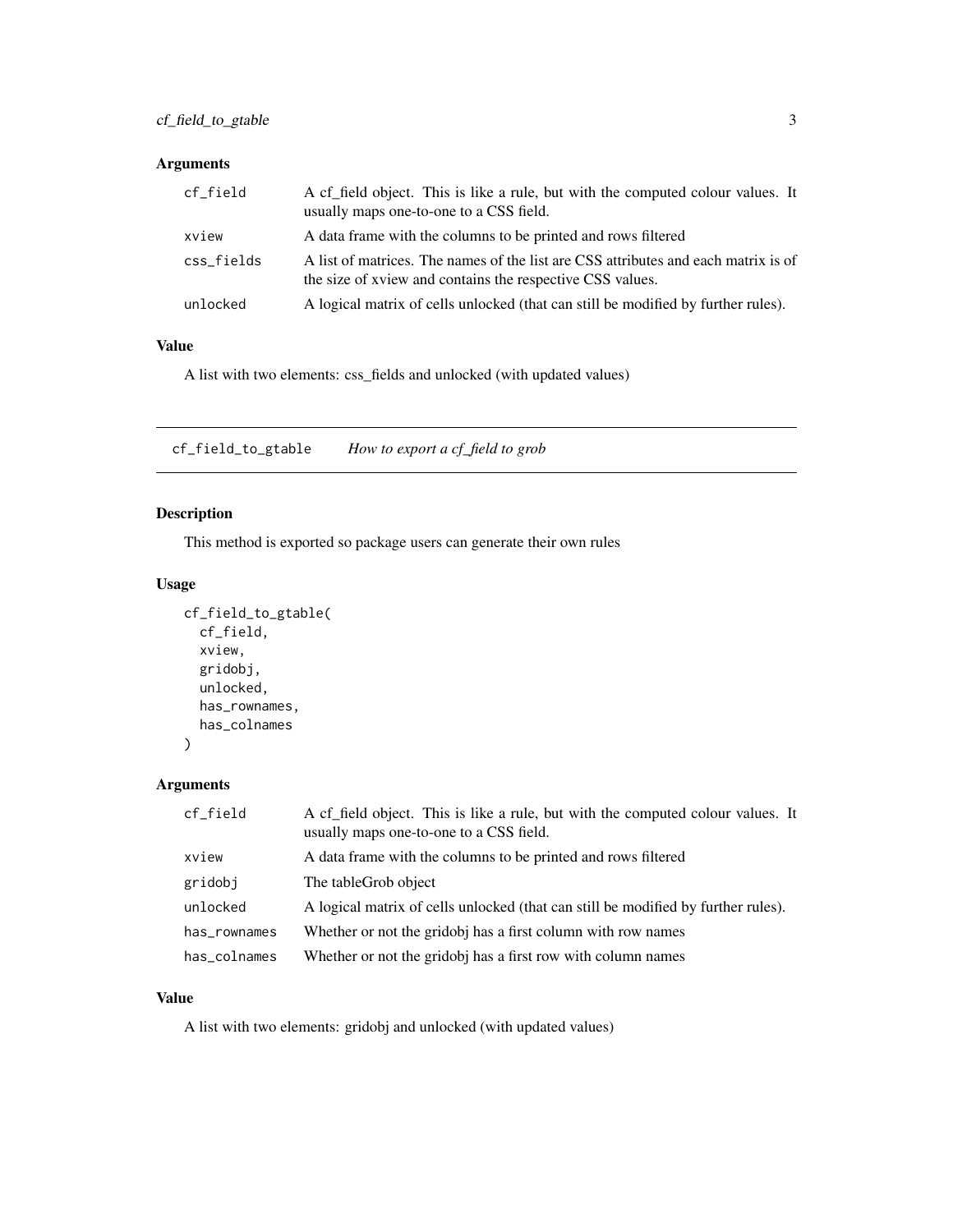<span id="page-3-0"></span>cf\_field\_to\_latex *How to export cf values to latex*

#### Description

How to export cf values to latex

#### Usage

cf\_field\_to\_latex(cf\_field, xview, unlocked)

#### Arguments

| cf field | A cf field object. This is like a rule, but with the computed colour values. It<br>usually maps one-to-one to a CSS field. |
|----------|----------------------------------------------------------------------------------------------------------------------------|
| xview    | A data frame with the columns to be printed and rows filtered                                                              |
| unlocked | A logical matrix of cells unlocked (that can still be modified by further rules).                                          |

#### Value

A list with two character matrices named before and after. Both of these matrices must be of the same size as xview.

<span id="page-3-1"></span>

| condformat | Conditional formatting for data frames |
|------------|----------------------------------------|
|------------|----------------------------------------|

#### Description

A condformat\_tbl object is a data frame with attributes regarding the formatting of their cells, that can be viewed when the condformat\_tbl object is printed.

#### Usage

condformat(x)

#### Arguments

x A matrix or data.frame

#### Value

The condformat\_tbl object. This object can be piped to apply conditional formatting rules. It can also be used as a conventional data frame.

The condformat\_tbl print method generates an htmlTable, to be viewed using RStudio Viewer or an HTML browser, as available.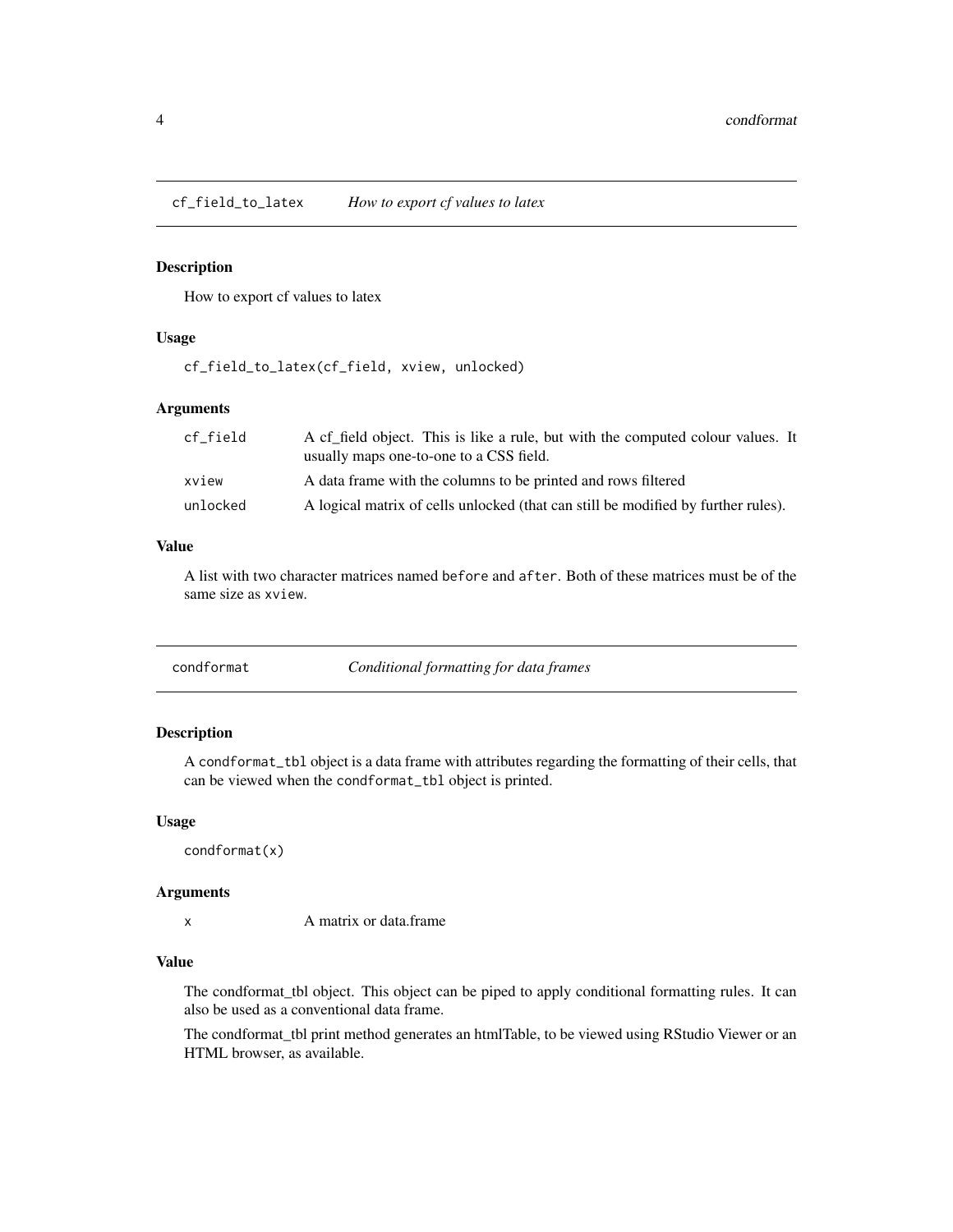#### <span id="page-4-0"></span>condformat-shiny 5

#### Examples

```
data(iris)
cf <- condformat(iris[1:5,])
## Not run:
print(cf)
## End(Not run)
cf <- condformat(iris[1:5,]) %>% rule_fill_gradient(Sepal.Length)
## Not run:
print(cf)
## End(Not run)
cf <- condformat(iris[1:5,]) %>%
rule_fill_discrete(Sepal.Length, expression=Sepal.Width > 2)
## Not run:
print(cf)
## End(Not run)
```
condformat-shiny *Shiny bindings for condformat*

#### Description

Output and render functions for using condformat within Shiny applications and interactive Rmd documents.

#### Usage

```
condformatOutput(outputId, ...)
```
renderCondformat(expr, env = parent.frame(), quoted = FALSE)

```
condformat_example(display.mode = "normal")
```

| outputId | output variable to read from                                                                                             |
|----------|--------------------------------------------------------------------------------------------------------------------------|
| $\cdots$ | arguments passed to htmlOutput                                                                                           |
| expr     | An expression that generates a condformat object                                                                         |
| env      | The environment in which to evaluate expr.                                                                               |
| quoted   | Is expr a quoted expression (with $\text{quote}()$ )? This is useful if you want to save<br>an expression in a variable. |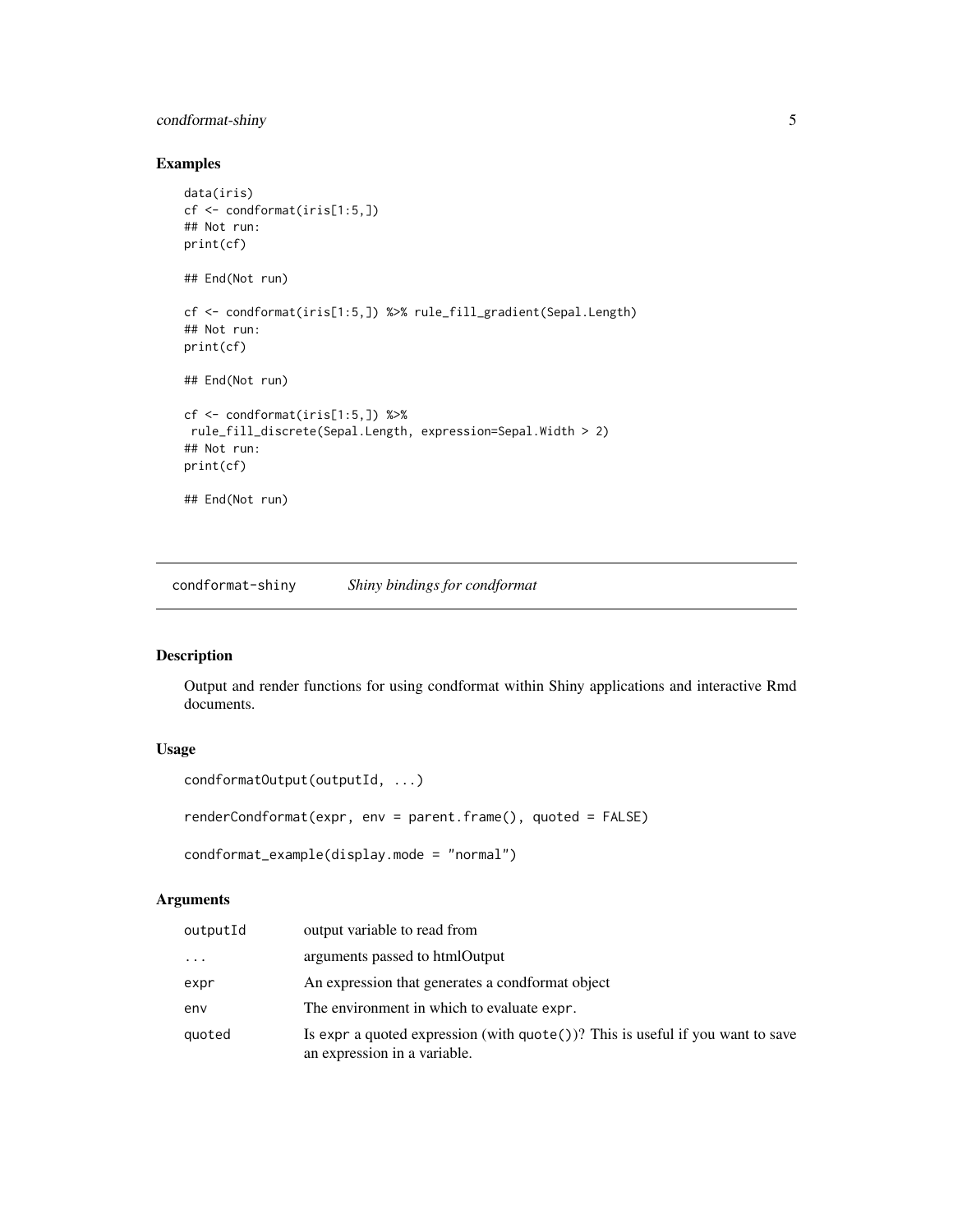```
display.mode The mode in which to display the application. If set to the value "showcase",
                  shows application code and metadata from a DESCRIPTION file in the application
                  directory alongside the application. If set to "normal", displays the application
                  normally. Defaults to "auto", which displays the application in the mode given
                  in its DESCRIPTION file, if any.
```
condformat2excel *Writes the table to an Excel workbook*

#### Description

Writes the table to an Excel workbook

#### Usage

```
condformat2excel(
  x,
  filename,
  sheet_name = "Sheet1",
 overwrite_wb = FALSE,
  overwrite_sheet = TRUE
)
```
#### Arguments

| x               | A condformat tbl object                               |
|-----------------|-------------------------------------------------------|
| filename        | The xlsx file name.                                   |
| sheet_name      | The name of the sheet where the table will be written |
| overwrite_wb    | logical to overwrite the whole workbook file.         |
| overwrite_sheet |                                                       |
|                 | logical to overwrite the sheet                        |

condformat2grob *Converts the table to a grid object*

#### Description

Converts the table to a grid object

#### Usage

```
condformat2grob(x)
```
#### Arguments

x A condformat\_tbl object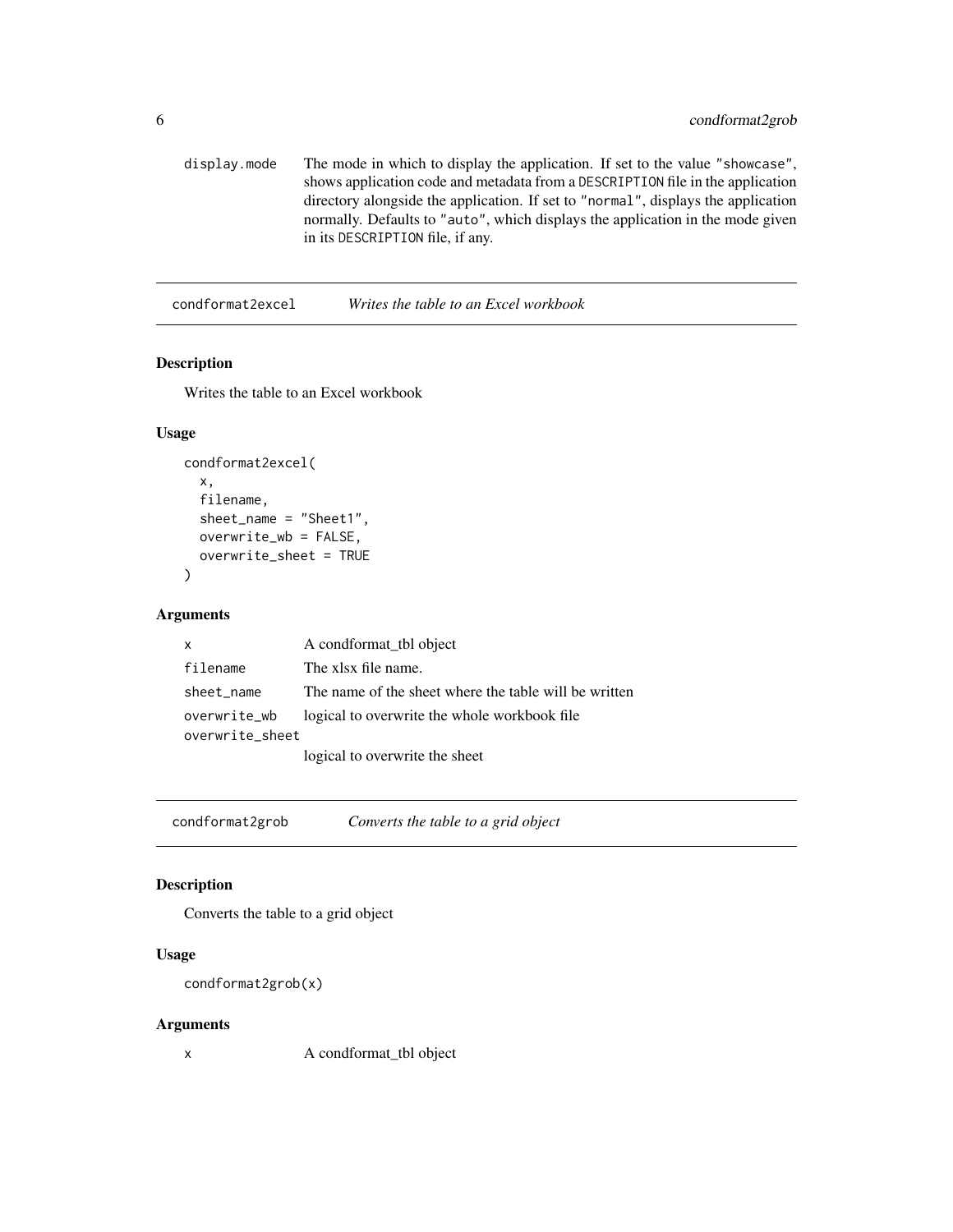#### <span id="page-6-0"></span>condformat2html 7

#### Value

the grid object

#### Examples

```
library(condformat)
data.frame(Student = c("Alice", "Bob", "Charlie"),
          Evaluation = c("Great", "Well done", "Good job!")) %>%
 condformat %>%
 condformat2grob
```
condformat2html *Converts the table to a htmlTable object*

#### Description

Converts the table to a htmlTable object

#### Usage

```
condformat2html(x)
```
#### Arguments

x A condformat\_tbl object

#### Value

the htmlTable object

#### Examples

```
data(iris)
cf <- condformat2html(condformat(iris[1:5,]))
## Not run:
print(cf)
```
## End(Not run)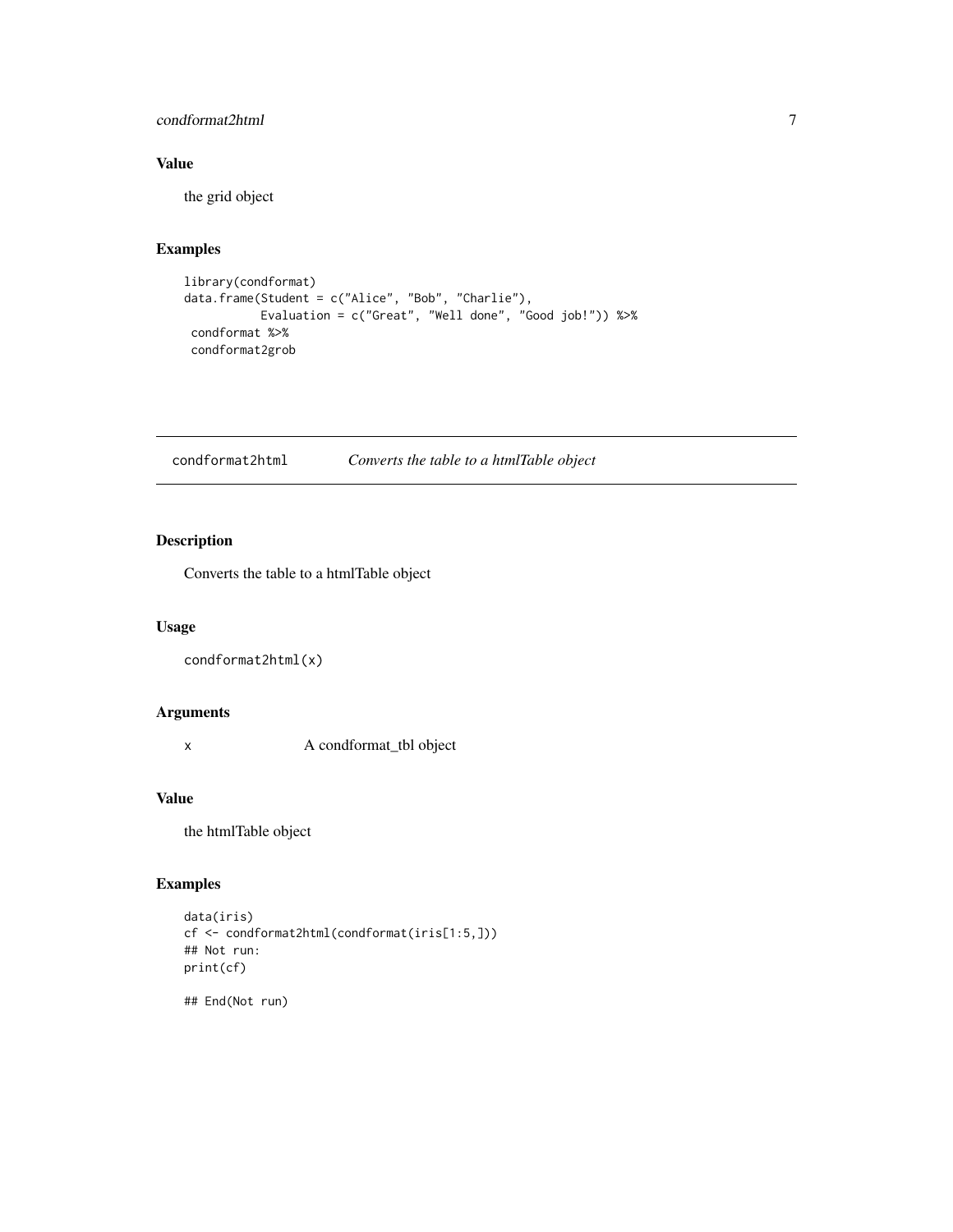<span id="page-7-0"></span>condformat2latex *Converts the table to LaTeX code*

#### Description

Converts the table to LaTeX code

#### Usage

```
condformat2latex(x)
```
#### Arguments

x A condformat\_tbl object

#### Value

A character vector of the table source code

condformat2widget *Converts the table to a htmlTableWidget*

#### Description

Converts the table to a htmlTableWidget

#### Usage

condformat2widget(x, ...)

#### Arguments

|                         | A condformat_tbl object                                    |
|-------------------------|------------------------------------------------------------|
| $\cdot$ $\cdot$ $\cdot$ | Deprecated: Arguments passed to htmlTable::htmlTableWidget |

#### Value

the htmlTable widget

#### Examples

```
## Not run:
data(iris)
cf <- condformat2widget(condformat(iris[1:5,]))
\dontrun{
print(cf)
}
```
## End(Not run)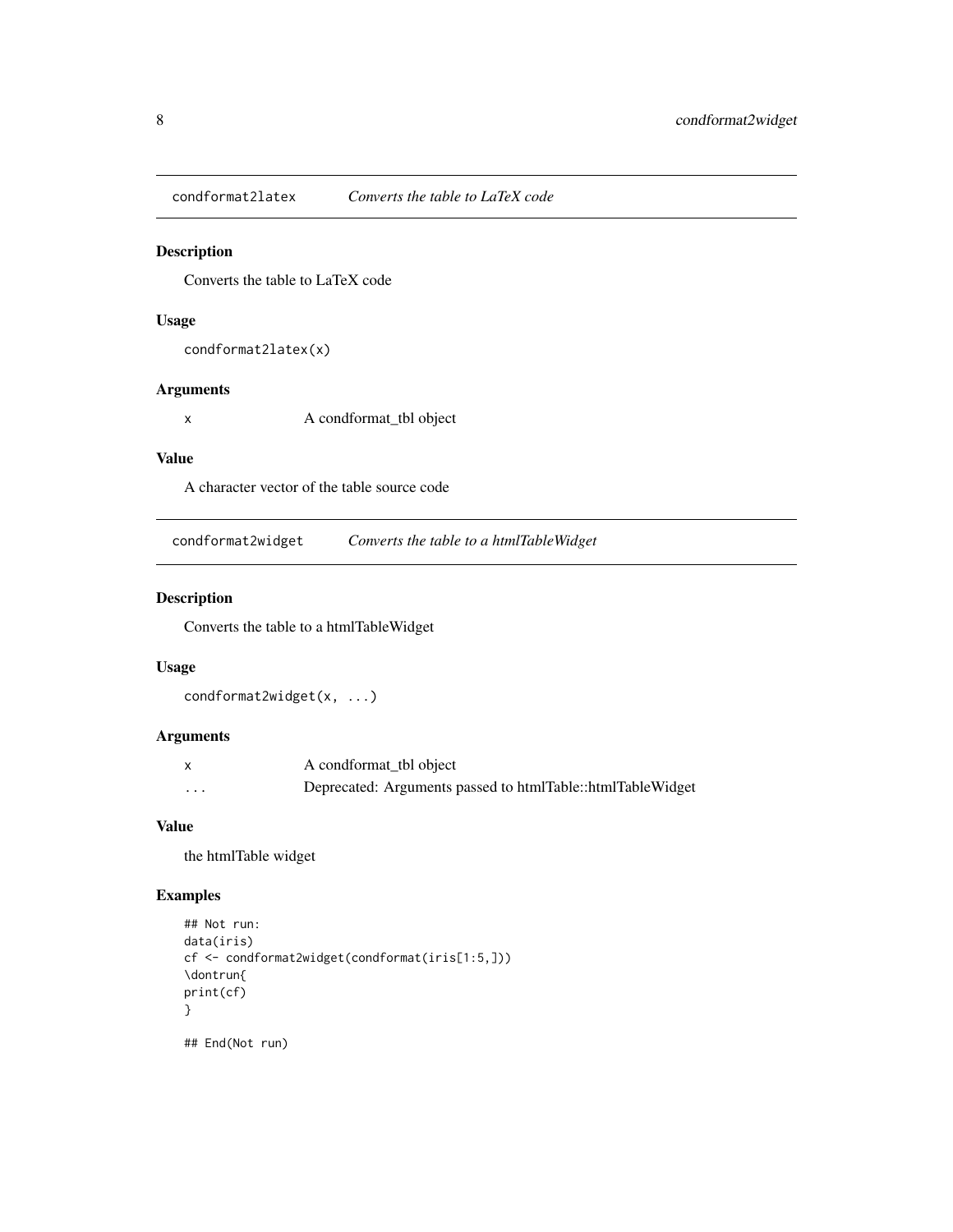<span id="page-8-0"></span>knit\_print.condformat\_tbl

*Print method for knitr, exporting to HTML or LaTeX as needed*

#### Description

Print method for knitr, exporting to HTML or LaTeX as needed

#### Usage

## S3 method for class 'condformat\_tbl' knit\_print(x, ...)

#### Arguments

|          | Object to print                                                                                                   |  |  |
|----------|-------------------------------------------------------------------------------------------------------------------|--|--|
| $\cdots$ | On a LaTeX output these are unused. On an HTML output can have "pagi-<br>$nate = TRUE''$ or "paginate = $FALSE''$ |  |  |

print.condformat\_tbl *Prints the data frame in an html page and shows it.*

#### Description

Prints the data frame in an html page and shows it.

#### Usage

```
## S3 method for class 'condformat_tbl'
print(x, ..., paginate = TRUE)
```
#### Arguments

| X                    | A condformat_tbl object                                                                                                                  |
|----------------------|------------------------------------------------------------------------------------------------------------------------------------------|
| $\ddot{\phantom{0}}$ | Arguments passed on to htmltools::html_print                                                                                             |
|                      | background Background color for web page                                                                                                 |
|                      | viewer A function to be called with the URL or path to the generated HTML<br>page. Can be NULL, in which case no viewer will be invoked. |
| paginate             | A logical value. If TRUE the printing will be paginated                                                                                  |

#### Value

the value returned by htmlTable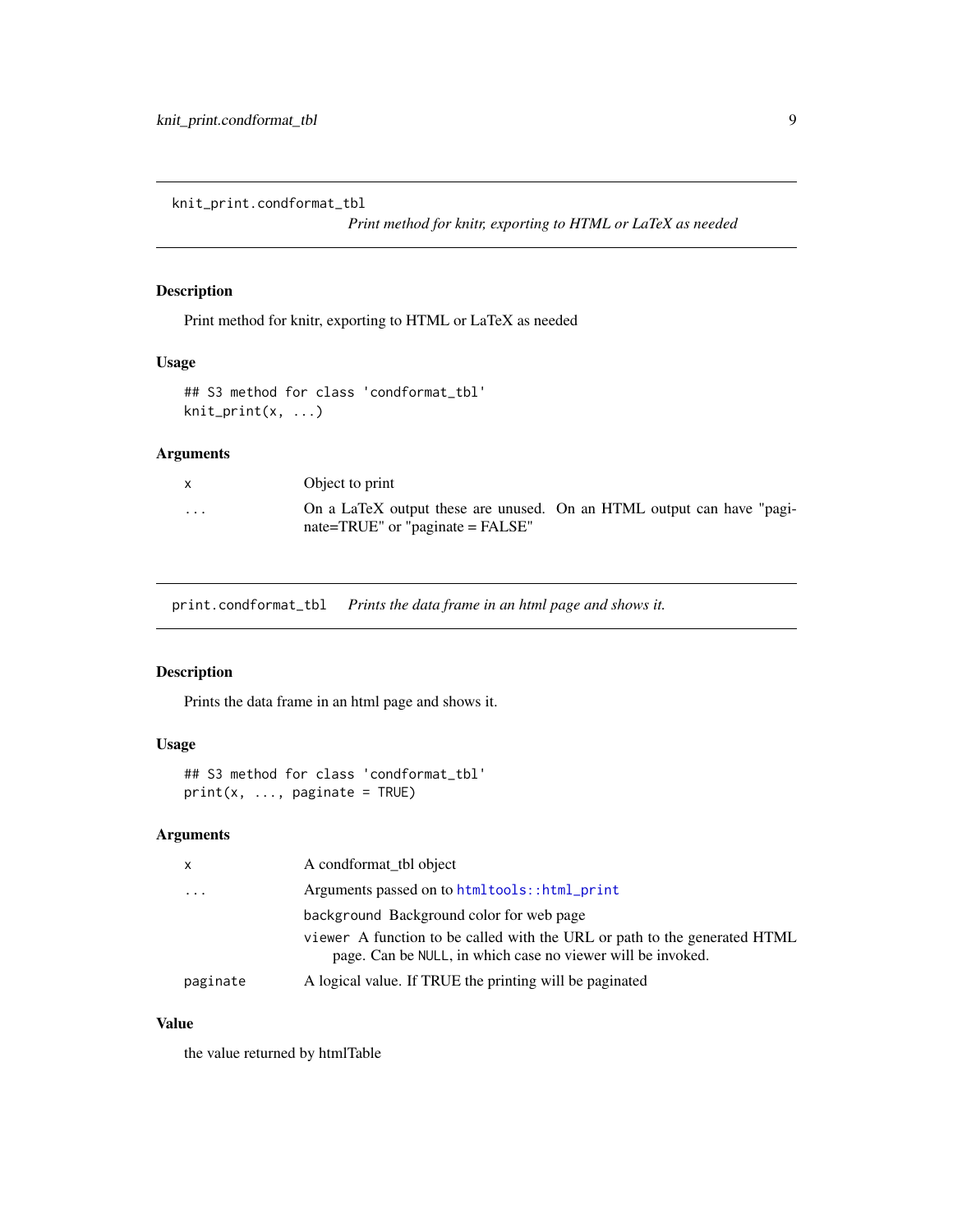#### Examples

```
data(iris)
## Not run:
print(condformat(iris[1:5,]))
```
## End(Not run)

<span id="page-9-1"></span>rule\_css *Apply a CSS style property as a conditional formatting rule*

#### Description

Apply a CSS style property as a conditional formatting rule

#### Usage

```
rule_css(x, columns, expression, css_field, na.value = "", lockcells = FALSE)
```
#### Arguments

| $\mathsf{x}$ | A condformat object, typically created with condformat ()                                                |
|--------------|----------------------------------------------------------------------------------------------------------|
| columns      | A character vector with column names to be coloured. Optionally tidyselect: : language()<br>can be used. |
| expression   | This expression should evaluate to an array of the values                                                |
| css_field    | CSS style property name (e.g. "color")                                                                   |
| na.value     | CSS property value to be used in missing values (e.g. "grey")                                            |
| lockcells    | logical value determining if no further rules should be applied to the affected<br>cells.                |

#### See Also

```
Other rule: rule_fill_bar(), rule_fill_discrete(), rule_fill_gradient2(), rule_fill_gradient(),
rule_text_bold(), rule_text_color()
```
#### Examples

```
data(iris)
cf <- condformat(iris[c(1:5, 51:55, 101:105),]) %>%
  rule_css(Species, expression = ifelse(Species == "setosa", "red", "darkgreen"),
           css_field = "color")
## Not run:
print(cf)
## End(Not run)
```
<span id="page-9-0"></span>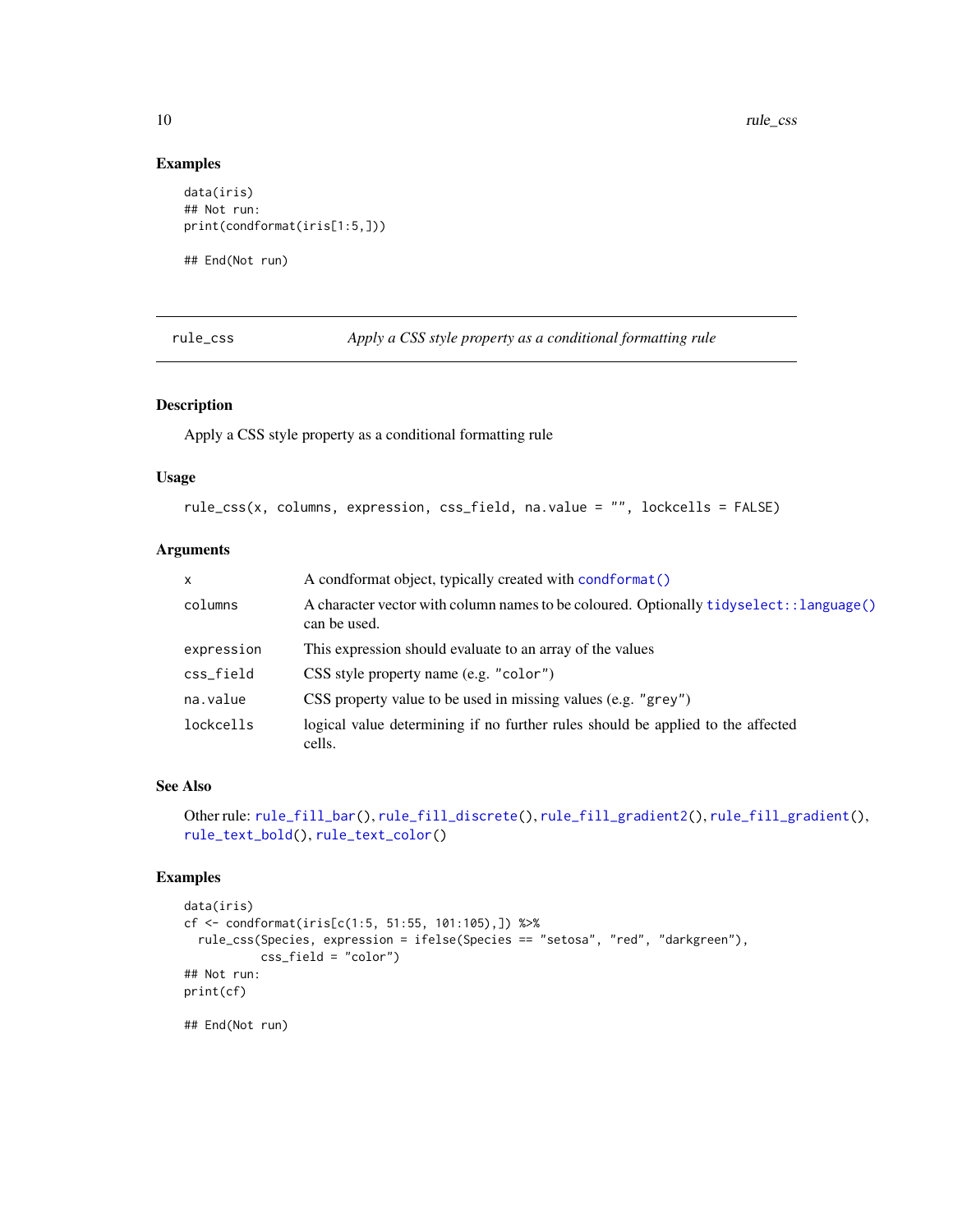<span id="page-10-1"></span><span id="page-10-0"></span>

#### Description

Fills the background of a column cell using a bar proportional to the value of the cell

#### Usage

```
rule_fill_bar(
  x,
 columns,
 expression,
 low = "darkgreen",
 high = "white",
 background = "white",
 na.value = "gray",
 limits = NA,
 lockcells = FALSE
)
```
#### Arguments

| X          | A condformat object, typically created with condformat ()                                                                                         |
|------------|---------------------------------------------------------------------------------------------------------------------------------------------------|
| columns    | A character vector with column names to be coloured. Optionally tidyselect: : language()<br>can be used.                                          |
| expression | an expression to be evaluated with the data. It should evaluate to a numeric<br>vector, that will be used to determine the colour gradient level. |
| low        | Colour for the beginning of the bar                                                                                                               |
| high       | Colour for the end of the bar                                                                                                                     |
| background | Background colour for the cell                                                                                                                    |
| na.value   | Colour for missing values                                                                                                                         |
| limits     | range of limits that the gradient should cover                                                                                                    |
| lockcells  | logical value determining if no further rules should be applied to the affected<br>cells.                                                         |

#### Value

The condformat\_tbl object, with the added formatting information

#### See Also

```
Other rule: rule_css(), rule_fill_discrete(), rule_fill_gradient2(), rule_fill_gradient(),
rule_text_bold(), rule_text_color()
```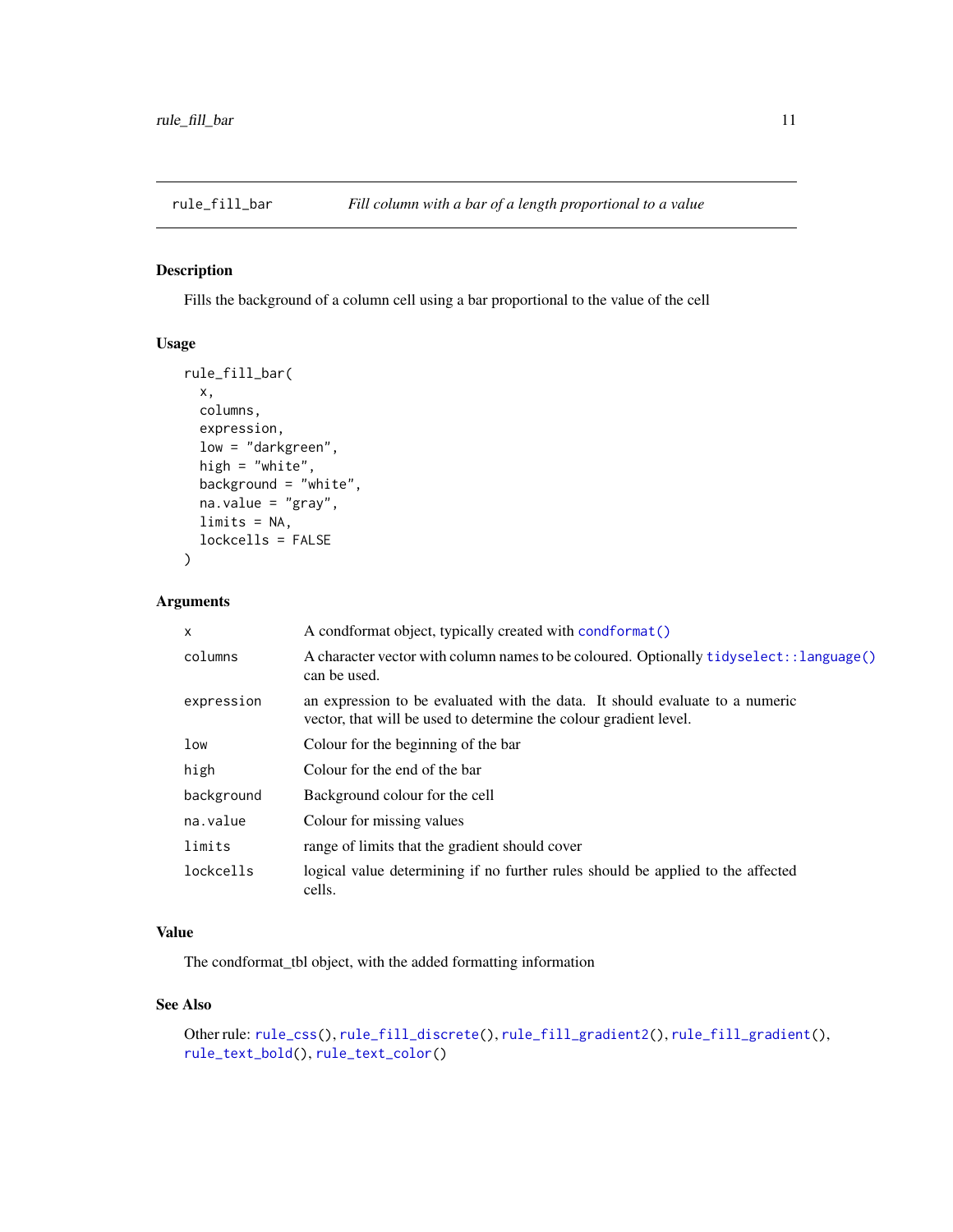#### Examples

```
data(iris)
cf <- condformat(iris[c(1:5, 70:75, 120:125), ]) %>% rule_fill_bar("Sepal.Length")
## Not run:
print(cf)
## End(Not run)
```
<span id="page-11-1"></span>rule\_fill\_discrete *Fill column with discrete colors*

#### Description

Fills a column or columns of a data frame using a discrete colour palette, based on an expression.

#### Usage

```
rule_fill_discrete(
 x,
 columns,
 expression,
 colours = NA,
 na.value = "#FFFFFF",
 h = c(0, 360) + 15,c = 100,1 = 65,
 h.start = 0,
 direction = 1,
 lockcells = FALSE
)
```

| $\boldsymbol{\mathsf{x}}$ | A condformat object, typically created with condformat ()                                                                                                            |
|---------------------------|----------------------------------------------------------------------------------------------------------------------------------------------------------------------|
| columns                   | A character vector with column names to be coloured. Optionally tidyselect::language()<br>can be used.                                                               |
| expression                | an expression to be evaluated with the data. It should evaluate to a logical or an<br>integer vector, that will be used to determine which cells are to be coloured. |
| colours                   | a character vector with colours as values and the expression possible results as<br>names.                                                                           |
| na.value                  | a character string with the CSS color to be used in missing values                                                                                                   |
| h                         | range of hues to use, in $[0, 360]$                                                                                                                                  |
| C                         | chroma (intensity of colour), maximum value varies depending on combination<br>of hue and luminance.                                                                 |
| <b>T</b>                  | luminance (lightness), in $[0, 100]$                                                                                                                                 |

<span id="page-11-0"></span>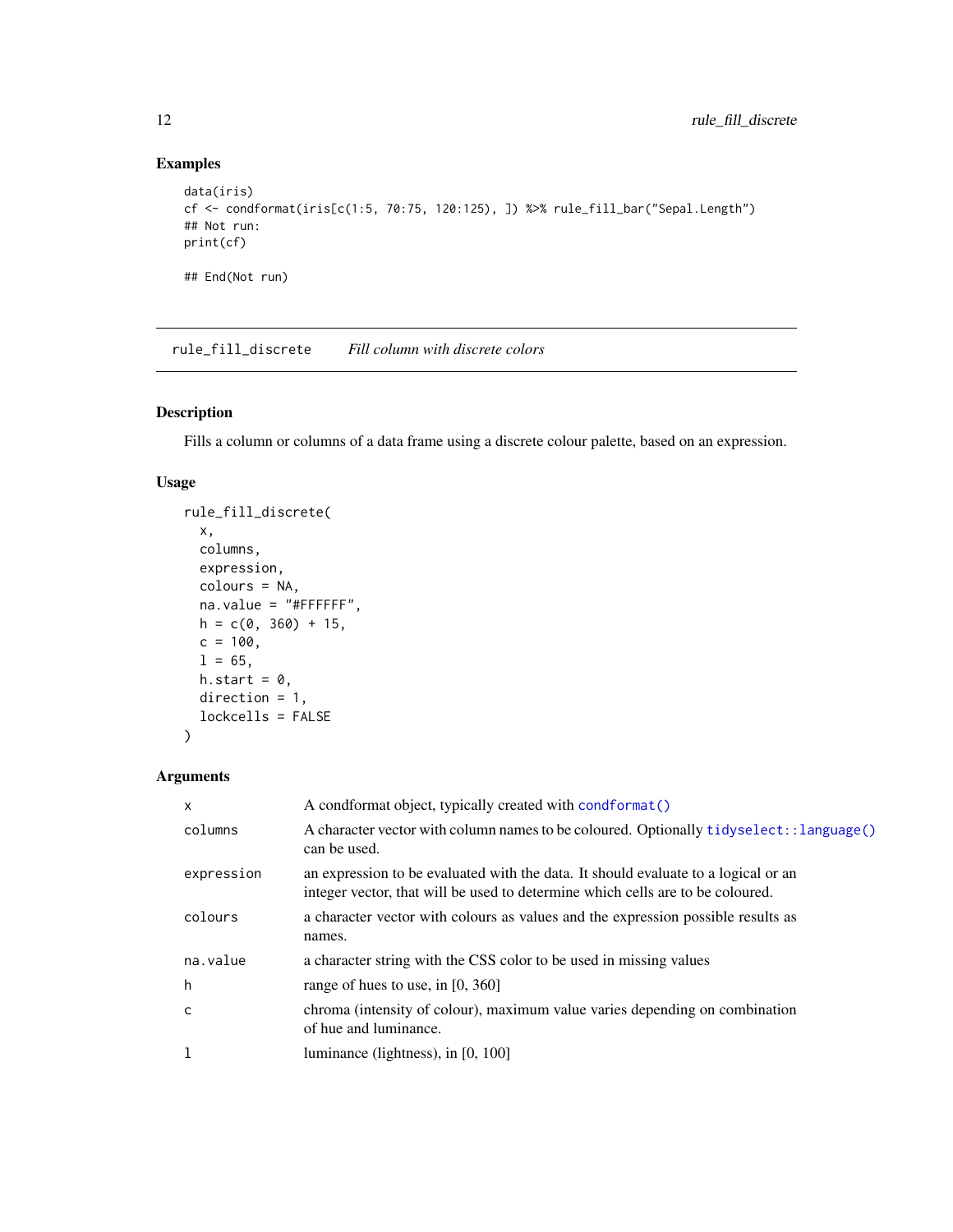<span id="page-12-0"></span>

| h.start   | hue to start at                                                                           |
|-----------|-------------------------------------------------------------------------------------------|
| direction | direction to travel around the colour wheel, $1 =$ clockwise, $-1 =$ counter-clockwise    |
| lockcells | logical value determining if no further rules should be applied to the affected<br>cells. |

#### Value

The condformat\_tbl object, with the added formatting information

#### See Also

```
Other rule: rule_css(), rule_fill_bar(), rule_fill_gradient2(), rule_fill_gradient(),
rule_text_bold(), rule_text_color()
```
#### Examples

```
data(iris)
cf <- condformat(iris[c(1:5, 70:75, 120:125), ]) %>%
rule_fill_discrete("Species", colours = c("setosa" = "red",
                                         "versicolor" = "blue",
                                         "virginica" = "green")) %>%
 rule_fill_discrete("Sepal.Length", expression = Sepal.Length > 4.6,
                    colours=c("TRUE"="red"))
## Not run:
print(cf)
## End(Not run)
cf <- condformat(iris[c(1:5, 70:75, 120:125), ]) %>%
rule_fill_discrete(c(starts_with("Sepal"), starts_with("Petal")),
                    expression = Sepal.Length > 4.6,
                    colours=c("TRUE"="red"))
## Not run:
print(cf)
## End(Not run)
```
<span id="page-12-1"></span>rule\_fill\_gradient *Fill column with sequential colour gradient*

#### Description

Fills the background color of a column using a gradient based on the values given by an expression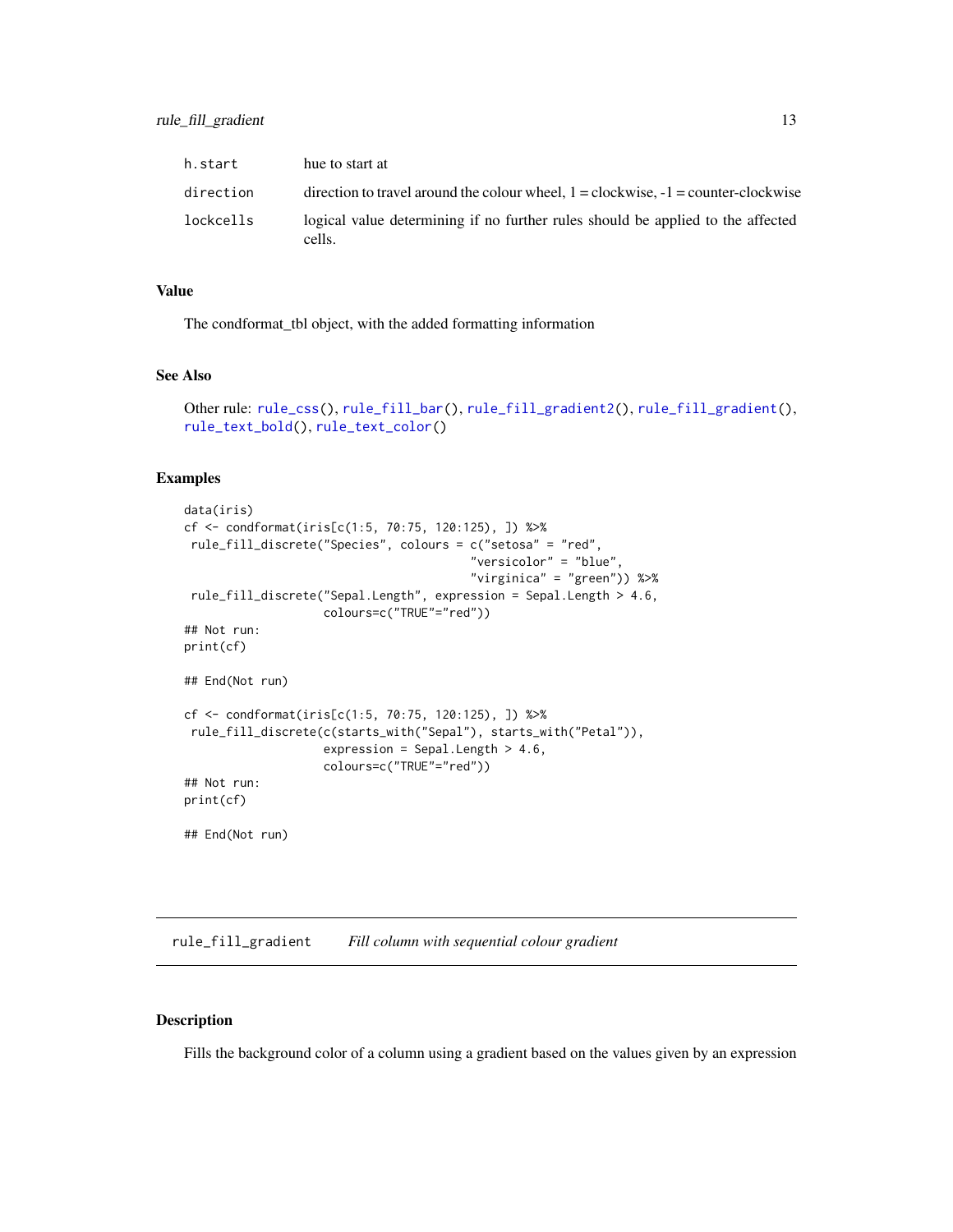#### Usage

```
rule_fill_gradient(
 x,
 columns,
 expression,
 low = "#132B43",high = "#56B1F7",
 space = "Lab",na.value = "#7F7F7F",
 limits = NA,
 lockcells = FALSE
)
```
#### Arguments

| x          | A condformat object, typically created with condformat ()                                                                                         |  |
|------------|---------------------------------------------------------------------------------------------------------------------------------------------------|--|
| columns    | A character vector with column names to be coloured. Optionally tidyselect: : language()<br>can be used.                                          |  |
| expression | an expression to be evaluated with the data. It should evaluate to a numeric<br>vector, that will be used to determine the colour gradient level. |  |
| low        | colour for low end of gradient.                                                                                                                   |  |
| high       | colour for high end of gradient.                                                                                                                  |  |
| space      | colour space in which to calculate gradient. Must be "Lab" - other values are<br>deprecated.                                                      |  |
| na.value   | fill color for missing values                                                                                                                     |  |
| limits     | range of limits that the gradient should cover                                                                                                    |  |
| lockcells  | logical value determining if no further rules should be applied to the affected<br>cells.                                                         |  |

#### Value

The condformat\_tbl object, with the added formatting information

#### See Also

```
Other rule: rule_css(), rule_fill_bar(), rule_fill_discrete(), rule_fill_gradient2(),
rule_text_bold(), rule_text_color()
```
#### Examples

```
data(iris)
cf <- condformat(iris[c(1:5, 70:75, 120:125), ]) %>%
  rule_fill_gradient(Sepal.Length) %>%
  rule_fill_gradient(Species, expression=Sepal.Length - Sepal.Width)
## Not run:
print(cf)
```
<span id="page-13-0"></span>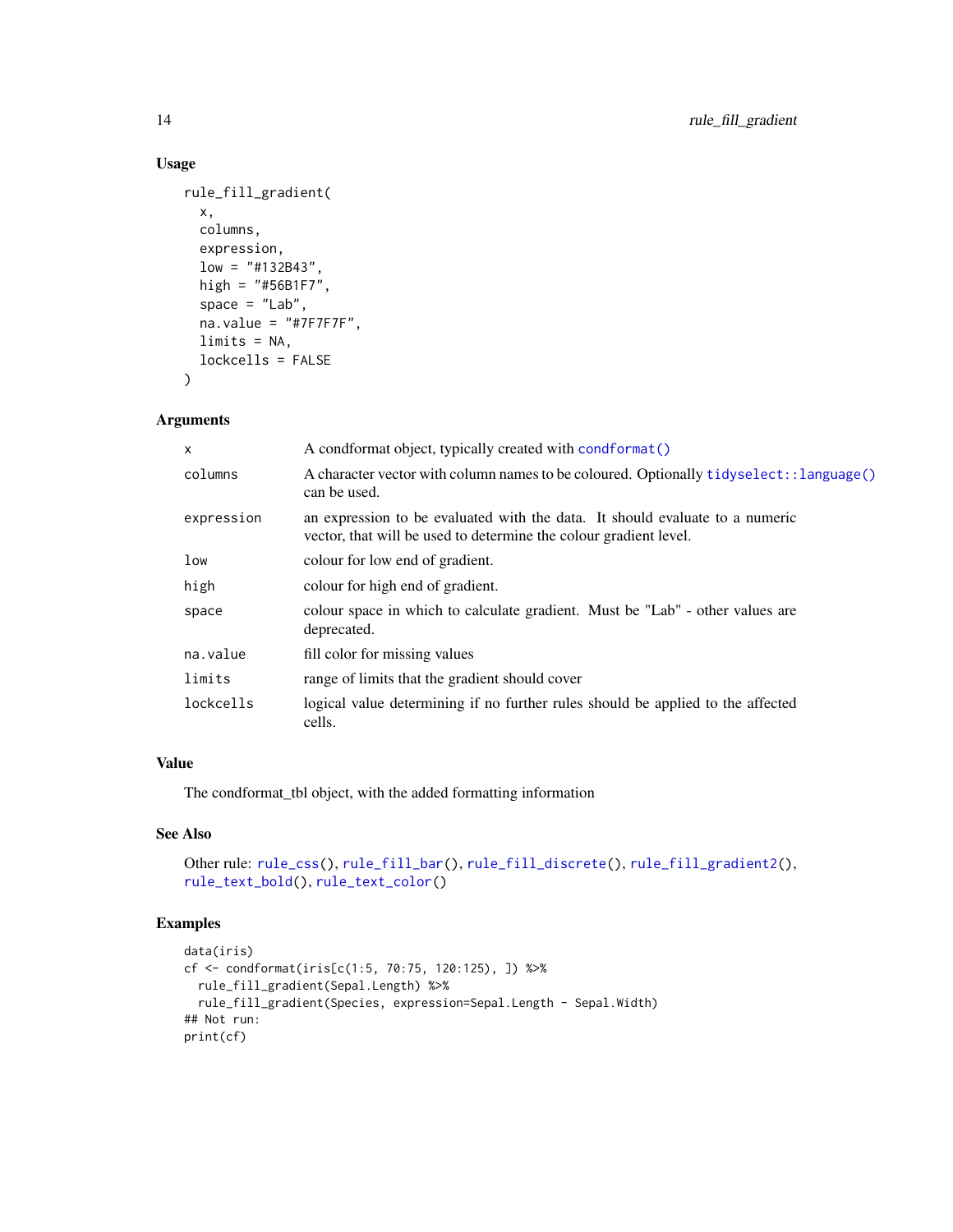#### <span id="page-14-0"></span>rule\_fill\_gradient2 15

```
## End(Not run)
cf <- condformat(iris[c(1:5, 70:75, 120:125), ]) %>%
  rule_fill_gradient("Petal.Length") %>%
  rule_fill_gradient(starts_with("Sepal"), expression=Sepal.Length - Sepal.Width)
## Not run:
print(cf)
## End(Not run)
```
<span id="page-14-1"></span>rule\_fill\_gradient2 *Fill column with sequential color gradient*

#### Description

Fills the background color of a column using a gradient based on the values given by an expression

#### Usage

```
rule_fill_gradient2(
 x,
 columns,
 expression,
 low = scales::muted("red"),
 mid = "white",high = scales::muted("blue"),
 mid = NA,
 space = "Lab",
 na.value = "#7F7F7F",
 limits = NA,
 lockcells = FALSE
)
```

| A condformat object, typically created with condformat ()                                                                                                           |
|---------------------------------------------------------------------------------------------------------------------------------------------------------------------|
| A character vector with column names to be colored. Optionally tidyselect::language()<br>can be used.                                                               |
| an expression to be evaluated with the data. It should evaluate to a logical or an<br>integer vector, that will be used to determine which cells are to be colored. |
| colour for low end of gradient.                                                                                                                                     |
| colour for mid point                                                                                                                                                |
| colour for high end of gradient.                                                                                                                                    |
| the value used for the middle color (the median by default)                                                                                                         |
|                                                                                                                                                                     |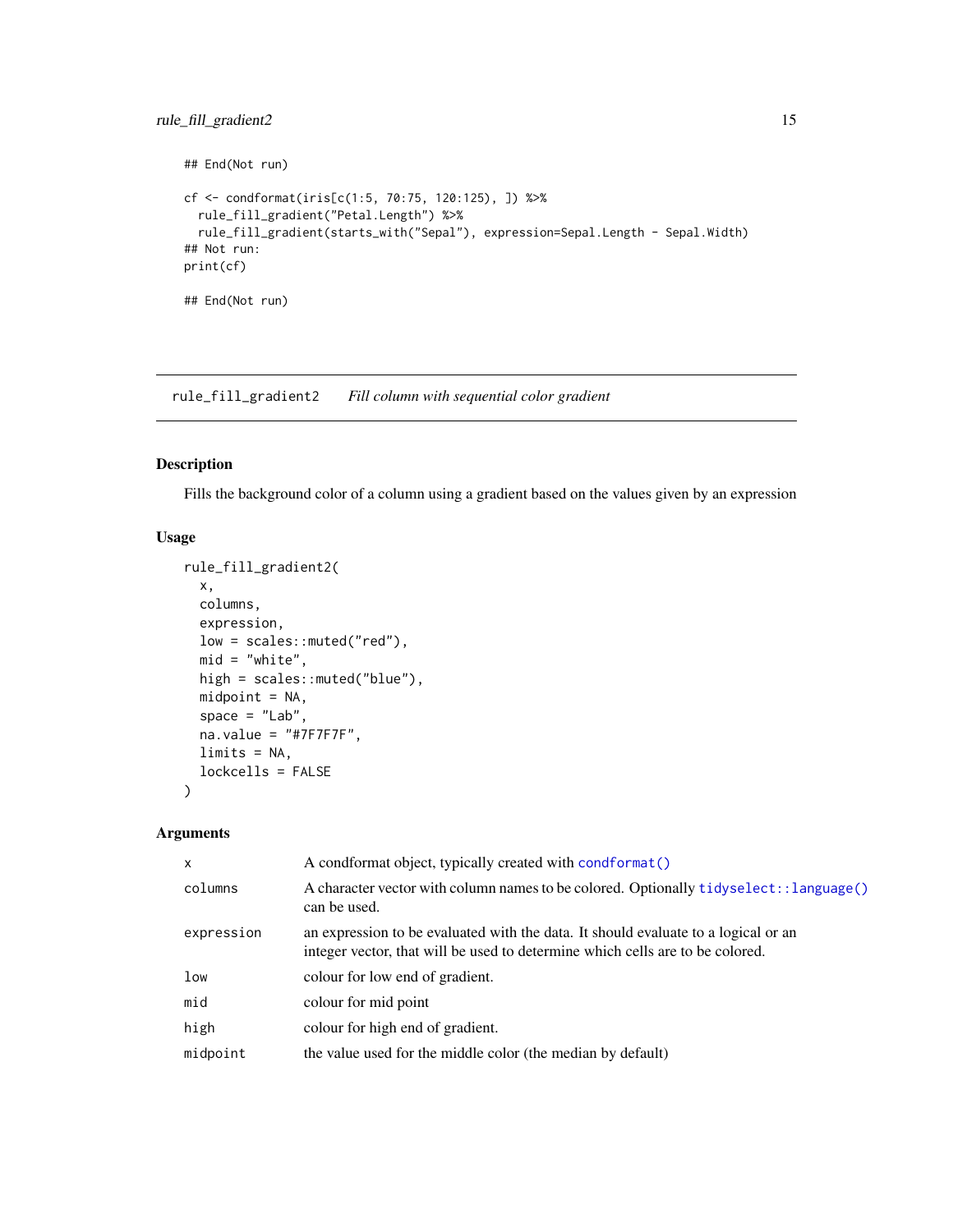<span id="page-15-0"></span>

| space     | colour space in which to calculate gradient. Must be "Lab" - other values are<br>deprecated. |
|-----------|----------------------------------------------------------------------------------------------|
| na.value  | fill color for missing values                                                                |
| limits    | range of limits that the gradient should cover                                               |
| lockcells | logical value determining if no further rules should be applied to the affected<br>cells.    |

#### Value

The condformat\_tbl object, with the added formatting information

#### See Also

```
Other rule: rule_css(), rule_fill_bar(), rule_fill_discrete(), rule_fill_gradient(),
rule_text_bold(), rule_text_color()
```
#### Examples

```
data(iris)
cf <- condformat(iris[c(1:5, 70:75, 120:125), ]) %>%
rule_fill_gradient2(Sepal.Length) %>%
rule_fill_gradient2(Species, expression=Sepal.Length - Sepal.Width)
## Not run:
print(cf)
## End(Not run)
cf <- condformat(iris[c(1:5, 70:75, 120:125), ]) %>%
  rule_fill_gradient2("Petal.Length") %>%
  rule_fill_gradient2(starts_with("Sepal"), expression=Sepal.Length - Sepal.Width)
## Not run:
print(cf)
```
## End(Not run)

<span id="page-15-1"></span>rule\_text\_bold *Use bold text if a condition is met*

#### Description

Use bold text if a condition is met

#### Usage

```
rule_text_bold(x, columns, expression, na.bold = FALSE, lockcells = FALSE)
```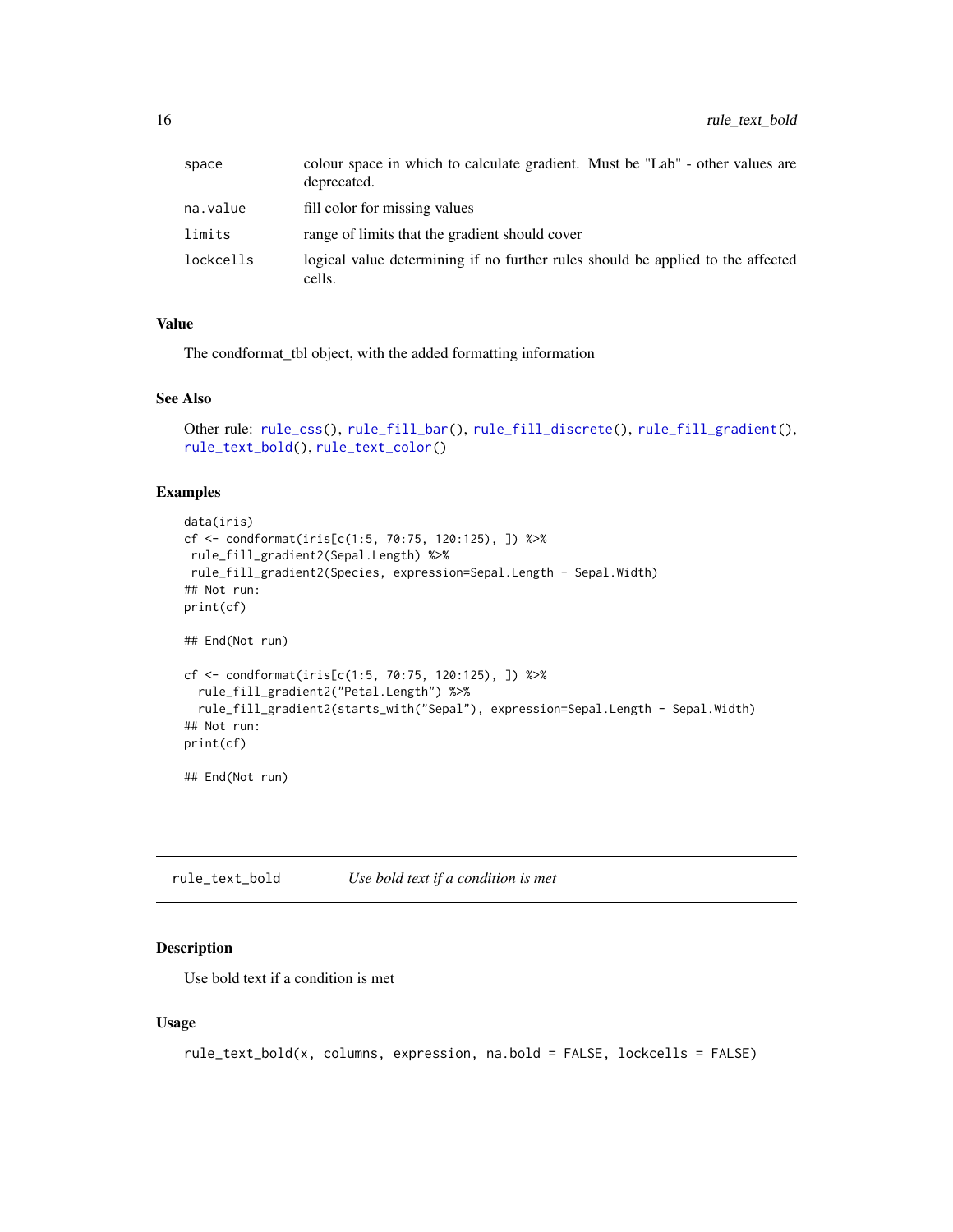#### <span id="page-16-0"></span>rule\_text\_color 17

#### Arguments

| $\mathsf{x}$ | A condformat object, typically created with condformat ()                                                |
|--------------|----------------------------------------------------------------------------------------------------------|
| columns      | A character vector with column names to be coloured. Optionally tidyselect: : language()<br>can be used. |
| expression   | Condition that evaluates to TRUE for the rows where bold text should be applied.                         |
| na.bold      | If TRUE, make missing values bold.                                                                       |
| lockcells    | logical value determining if no further rules should be applied to the affected<br>cells.                |

#### See Also

```
Other rule: rule_css(), rule_fill_bar(), rule_fill_discrete(), rule_fill_gradient2(),
rule_fill_gradient(), rule_text_color()
```
#### Examples

```
data(iris)
cf <- condformat(iris[c(1:5, 51:55, 101:105),]) %>%
 rule_text_bold(Species, expression = Species == "setosa")
## Not run:
print(cf)
```
## End(Not run)

<span id="page-16-1"></span>rule\_text\_color *Give a color to the text according to some expression*

#### Description

Give a color to the text according to some expression

#### Usage

```
rule_text_color(x, columns, expression, na.color = "", lockcells = FALSE)
```

| X          | A condformat object, typically created with condformat ()                                                |
|------------|----------------------------------------------------------------------------------------------------------|
| columns    | A character vector with column names to be coloured. Optionally tidyselect: : language()<br>can be used. |
| expression | Condition that evaluates to color names for the rows where text should be col-<br>ored                   |
| na.color   | Color for missing values                                                                                 |
| lockcells  | logical value determining if no further rules should be applied to the affected<br>cells.                |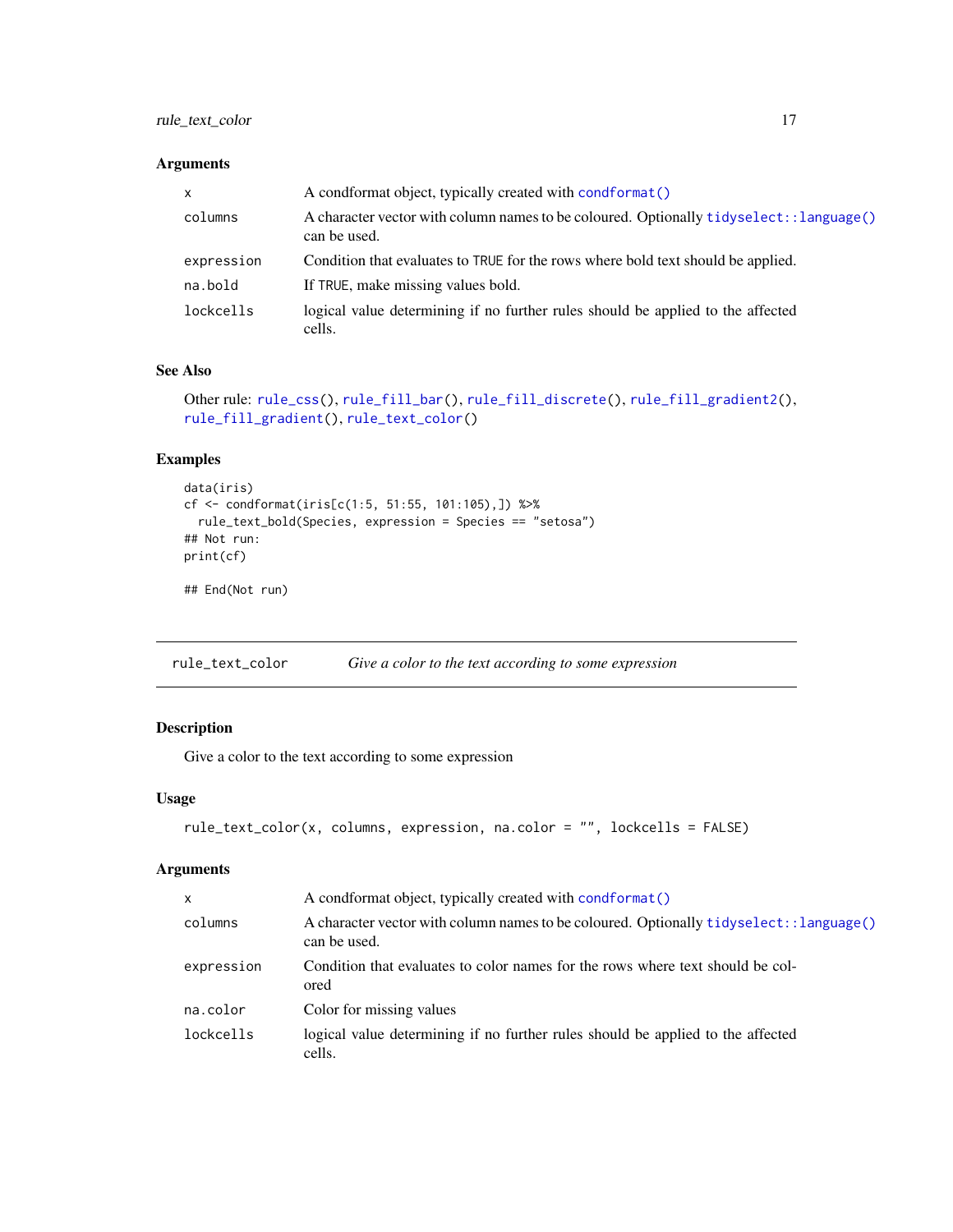#### See Also

```
Other rule: rule_css(), rule_fill_bar(), rule_fill_discrete(), rule_fill_gradient2(),
rule_fill_gradient(), rule_text_bold()
```
#### Examples

```
data(iris)
cf <- condformat(iris[c(1:5, 51:55, 101:105),]) %>%
  rule_text_color(Species, expression = ifelse(Species == "setosa", "blue", ""))
## Not run:
print(cf)
```
## End(Not run)

show\_columns *Selects the variables to be printed*

#### Description

Keeps the variables you mention in the printed table. Compared to [select](#page-0-0), show\_columns does not remove the columns from the data frame, so formatting rules can still depend on them.

#### Usage

```
show_columns(x, columns, col_names)
```
#### Arguments

| X.        | A condformat object, typically created with condformat ()                                                                                                                 |
|-----------|---------------------------------------------------------------------------------------------------------------------------------------------------------------------------|
| columns   | A character vector with column names to be to show. It can also be an expres-<br>sion can be used that will be parsed like in tidyselect::vars_select(). See<br>examples. |
| col names | Character vector with the column names for the selected columns                                                                                                           |

#### Value

The condformat object with the rule added

#### See Also

[select](#page-0-0)

<span id="page-17-0"></span>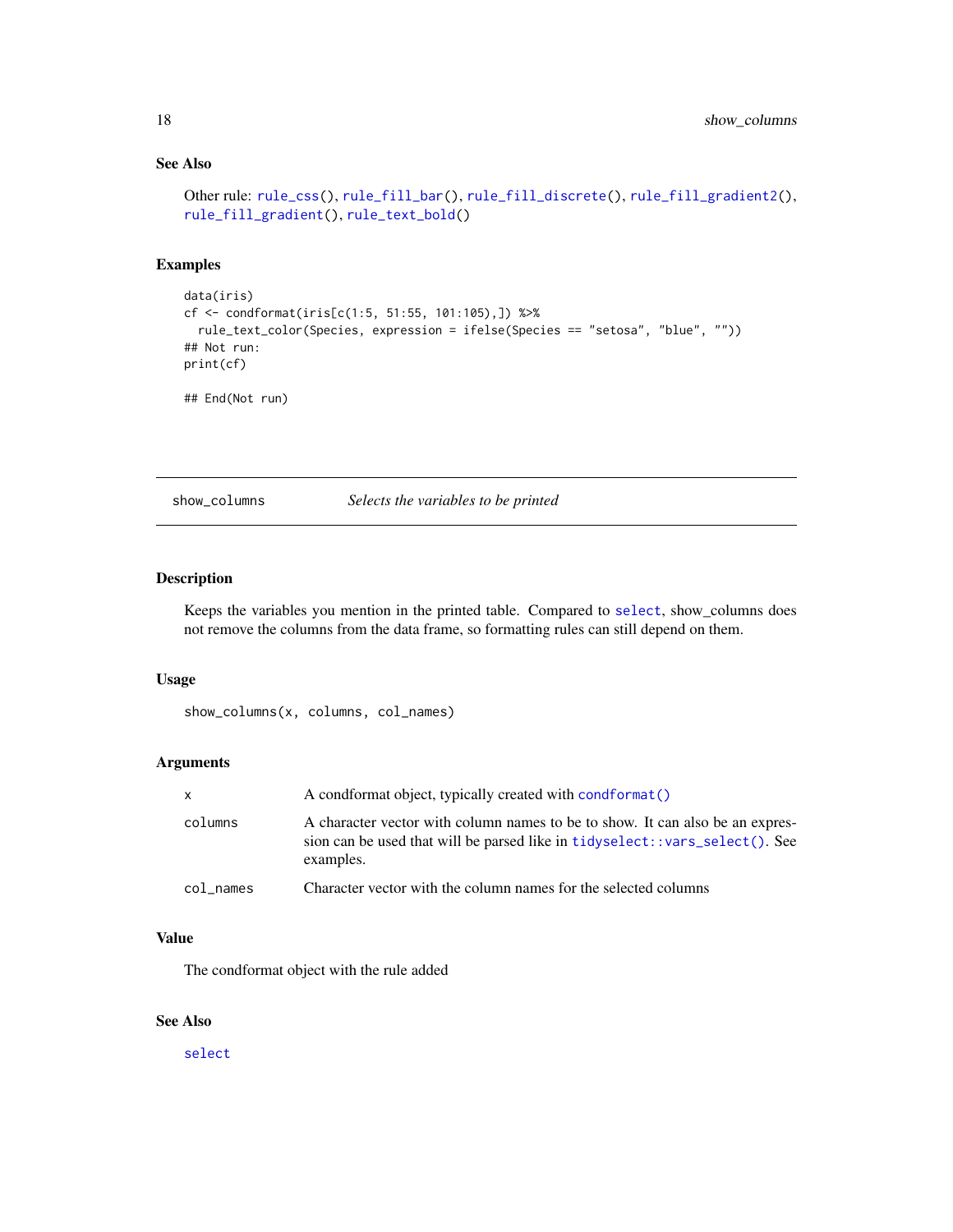#### <span id="page-18-0"></span>show\_rows 19

#### Examples

```
data(iris)
x \leftarrow head(iris)
# Include some columns:
cf <- condformat(x) %>% show_columns(c(Sepal.Length, Sepal.Width, Species))
## Not run:
print(cf)
## End(Not run)
cf <- condformat(x) %>% show_columns(c("Sepal.Length", "Sepal.Width", "Species"))
## Not run:
print(cf)
## End(Not run)
# Rename columns:
cf <- condformat(x) %>%
  show_columns(c(Sepal.Length, Species),
               col\_names = c("Length", "Spec.")## Not run:
print(cf)
## End(Not run)
# Exclude some columns:
cf <- condformat(x) %>% show_columns(c(-Petal.Length, -Petal.Width))
## Not run:
print(cf)
## End(Not run)
cf <- condformat(x) %>% show_columns(c(starts_with("Petal"), Species))
## Not run:
print(cf)
## End(Not run)
petal_width <- "Petal.Width"
cf <- condformat(x) %>% show_columns(!! petal_width)
## Not run:
print(cf)
## End(Not run)
```
show\_rows *Selects the rows to be printed*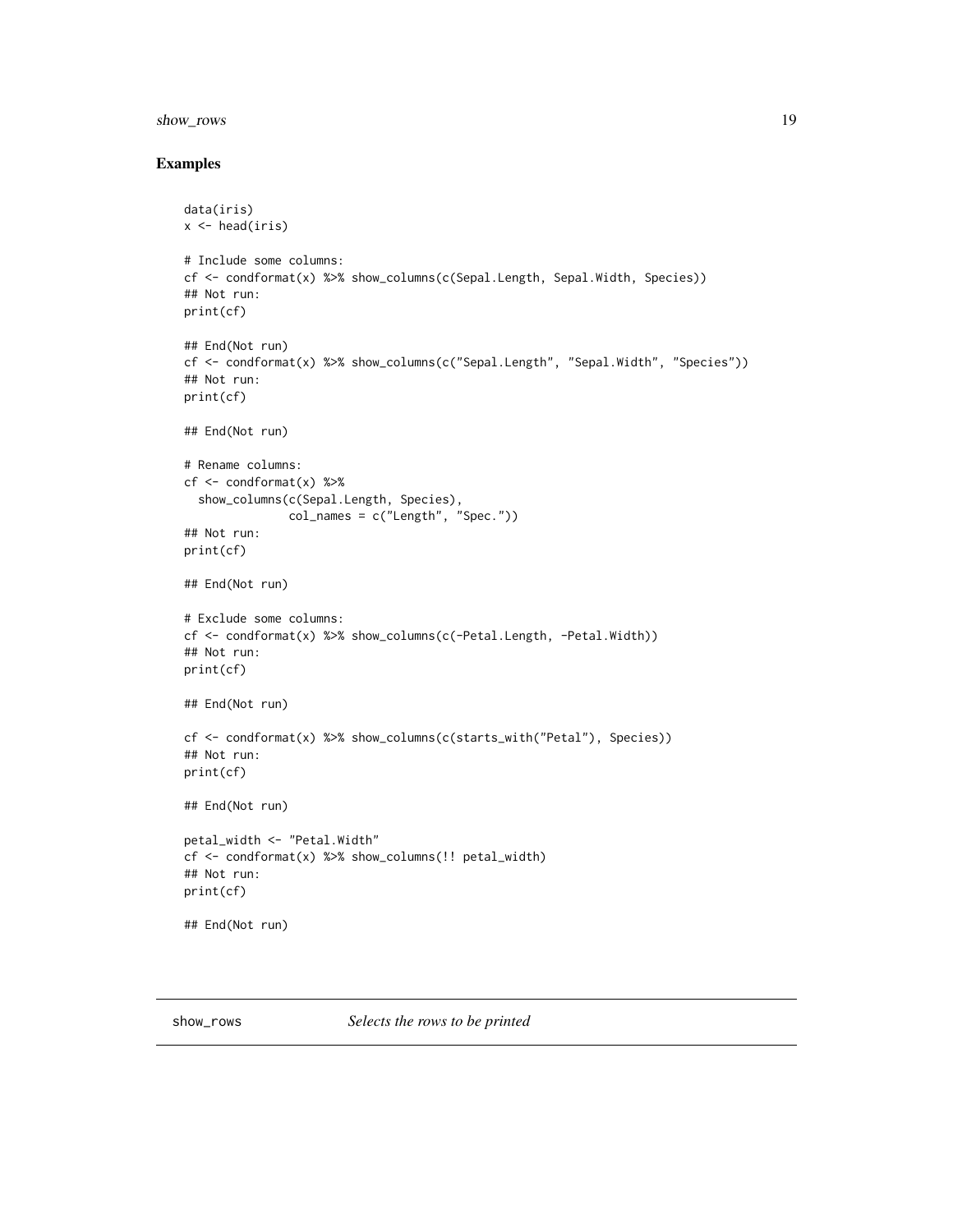#### Description

Keeps the rows you mention in the printed table. Compared to [filter](#page-0-0), show\_rows does not remove the rows from the actual data frame, they are removed only for printing.

#### Usage

 $show_{rows}(x, \ldots)$ 

#### **Arguments**

| x                       | condformat_tbl object          |
|-------------------------|--------------------------------|
| $\cdot$ $\cdot$ $\cdot$ | Expressions used for filtering |

#### Value

A condformat\_show\_rows object, usually to be added to a condformat\_tbl object as shown in the examples

#### See Also

[filter](#page-0-0)

#### Examples

```
library(condformat)
data(iris)
x \leftarrow head(iris)
cf \le condformat(x) %>% show_rows(Sepal.Length > 4.5, Species == "setosa")
## Not run:
print(cf)
## End(Not run)
# Use it programatically
expr_as_text <- 'Sepal.Length > 4.5'
expr <- rlang::parse_expr(expr_as_text)
cf <- condformat(x) %>% show_rows(!! expr)
## Not run:
print(cf)
## End(Not run)
# With multiple arguments:
expr_as_text <- c('Sepal.Length > 4.5', 'Species == "setosa"')
exprs <- lapply(expr_as_text, rlang::parse_expr)
cf <- condformat(x) %>% show_rows(!!! exprs)
## Not run:
print(cf)
## End(Not run)
```
<span id="page-19-0"></span>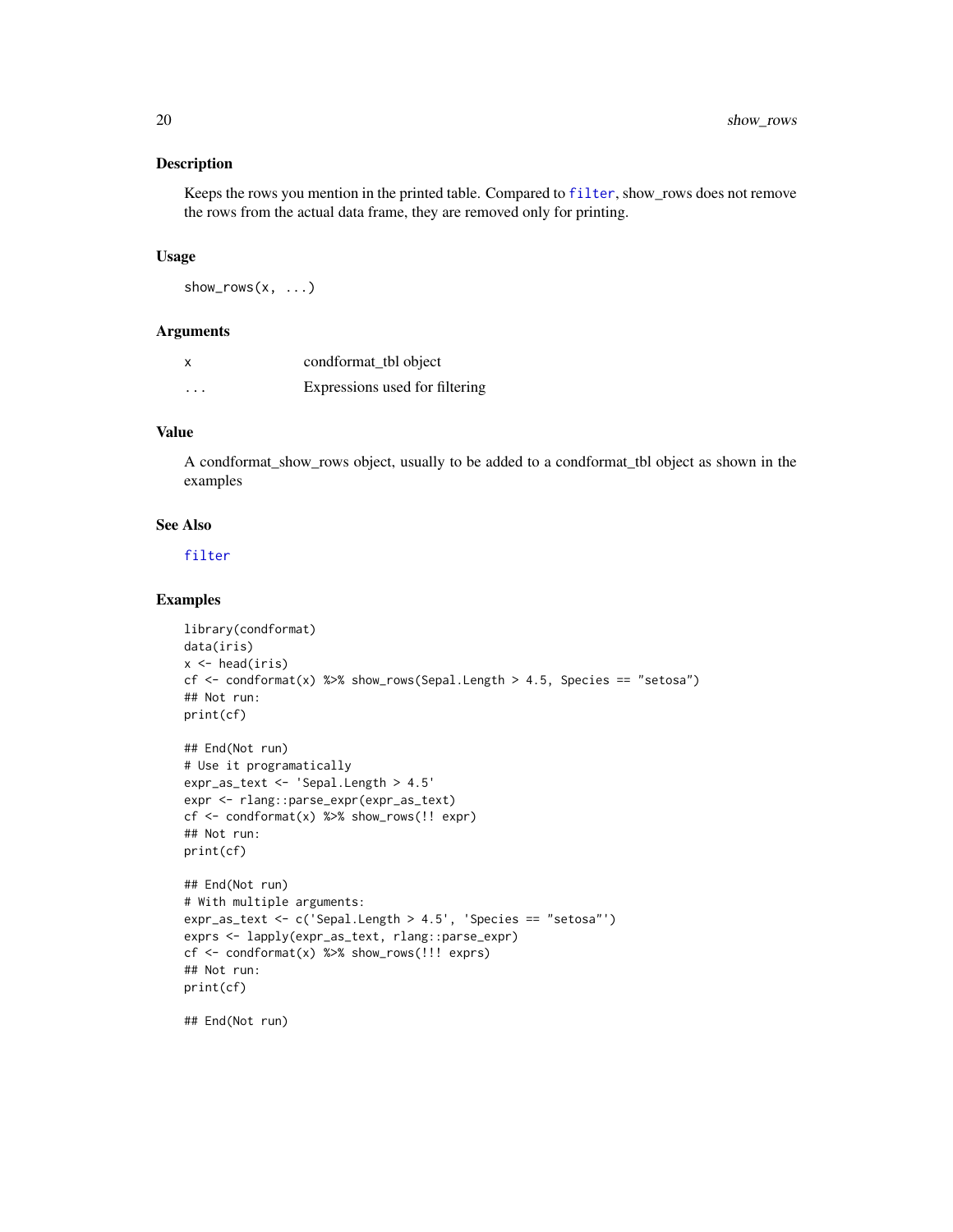<span id="page-20-0"></span>

#### Description

The advantage with respect to theme\_htmlTable(caption = "My table") is that this works with HTML and LaTeX outputs

#### Usage

```
theme_caption(x, caption = ")
```
#### Arguments

| x       | The condformat object |
|---------|-----------------------|
| caption | The caption to show   |

#### Examples

```
data(iris)
cf <- condformat(head(iris)) %>%
  theme_caption(caption = "My Caption")
## Not run:
print(cf)
```
## End(Not run)

theme\_grob *Customizes appearance of condformat object*

#### Description

This is only used on grob output.

#### Usage

theme\_grob(x, ...)

#### Arguments

|   | The condformat object                                         |
|---|---------------------------------------------------------------|
| . | Arguments to be passed to gridExtra::tableGrob (see examples) |

#### See Also

[tableGrob](#page-0-0)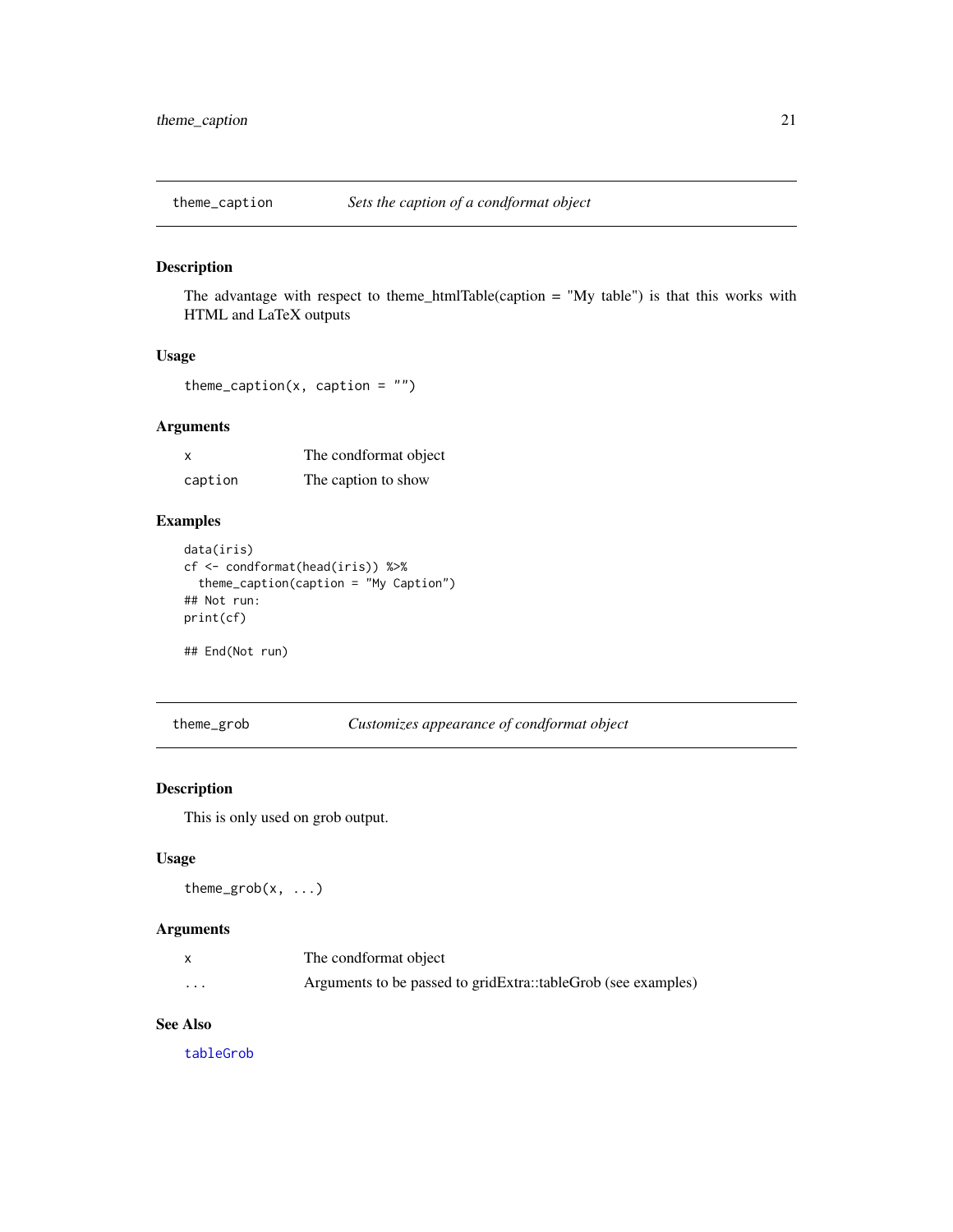#### Examples

```
data(iris)
cf <- condformat(head(iris)) %>%
  theme_grob(base_size = 10, base_colour = "red")
## Not run:
print(cf)
## End(Not run)
```
theme\_htmlTable *Customizes appearance of condformat object*

#### Description

Customizes appearance of condformat object

#### Usage

```
theme_htmlTable(x, ...)
```
#### Arguments

|                         | The condformat object               |
|-------------------------|-------------------------------------|
| $\cdot$ $\cdot$ $\cdot$ | Arguments to be passed to htmlTable |

#### See Also

[htmlTable](#page-0-0)

#### Examples

```
data(iris)
cf <- condformat(head(iris)) %>%
  theme_htmlTable(caption="Table 1: My iris table", rnames=FALSE)
## Not run:
print(cf)
## End(Not run)
```
<span id="page-21-0"></span>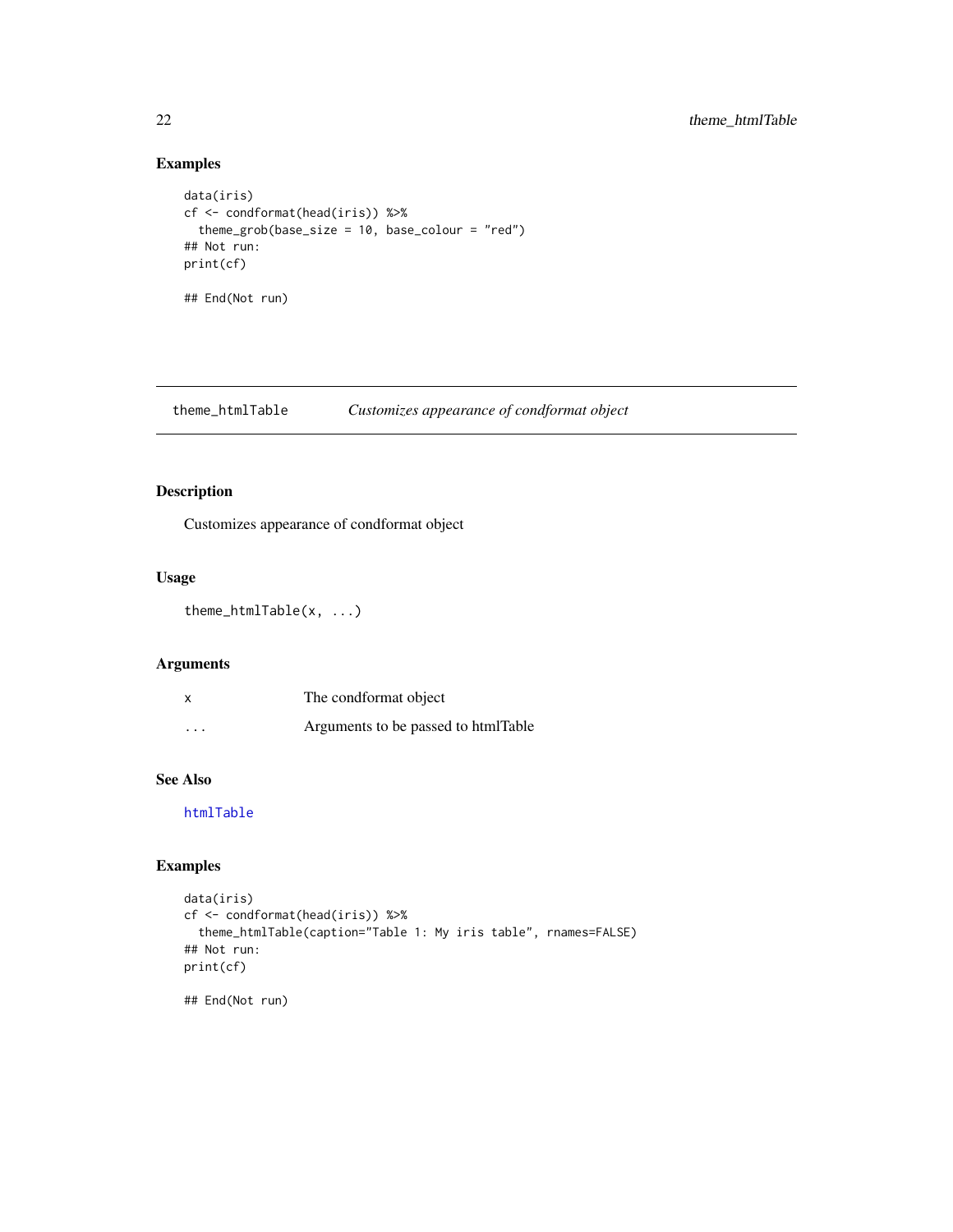<span id="page-22-0"></span>theme\_htmlWidget *Customizes appearance of condformat object*

#### Description

Customizes appearance of condformat object

#### Usage

```
theme_htmlWidget(x, ...)
```
#### Arguments

|          | The condformat object                                               |
|----------|---------------------------------------------------------------------|
| $\cdots$ | Arguments to be passed to htmlTable::htmlTableWidget (see examples) |

#### See Also

[htmlTable](#page-0-0)

#### Examples

```
data(iris)
cf <- condformat(head(iris)) %>%
  theme_htmlWidget(number_of_entries = c(10, 25, 100),
                   width = NULL, height = NULL, elementId = NULL)
## Not run:
print(cf)
## End(Not run)
```
theme\_kable *Customizes appearance of condformat object*

#### Description

This is only used on LaTeX output.

#### Usage

theme\_kable(x, ...)

|   | The condformat object                                 |
|---|-------------------------------------------------------|
| . | Arguments to be passed to knitr::kable (see examples) |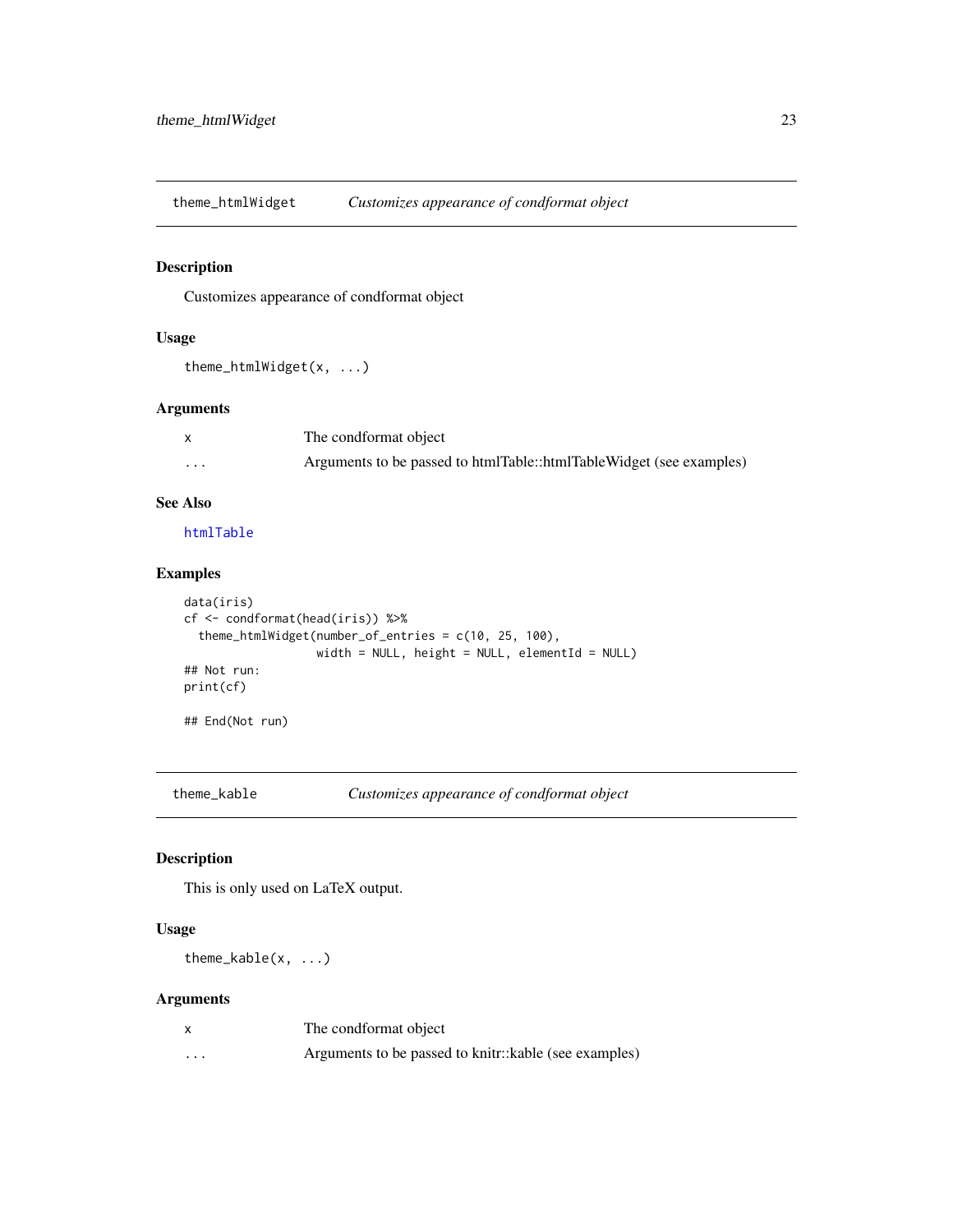#### <span id="page-23-0"></span>See Also

[kable](#page-0-0)

### Examples

```
data(iris)
cf <- condformat(head(iris)) %>%
 theme_kable(booktabs = TRUE, caption = "My Caption")
## Not run:
print(cf)
```
## End(Not run)